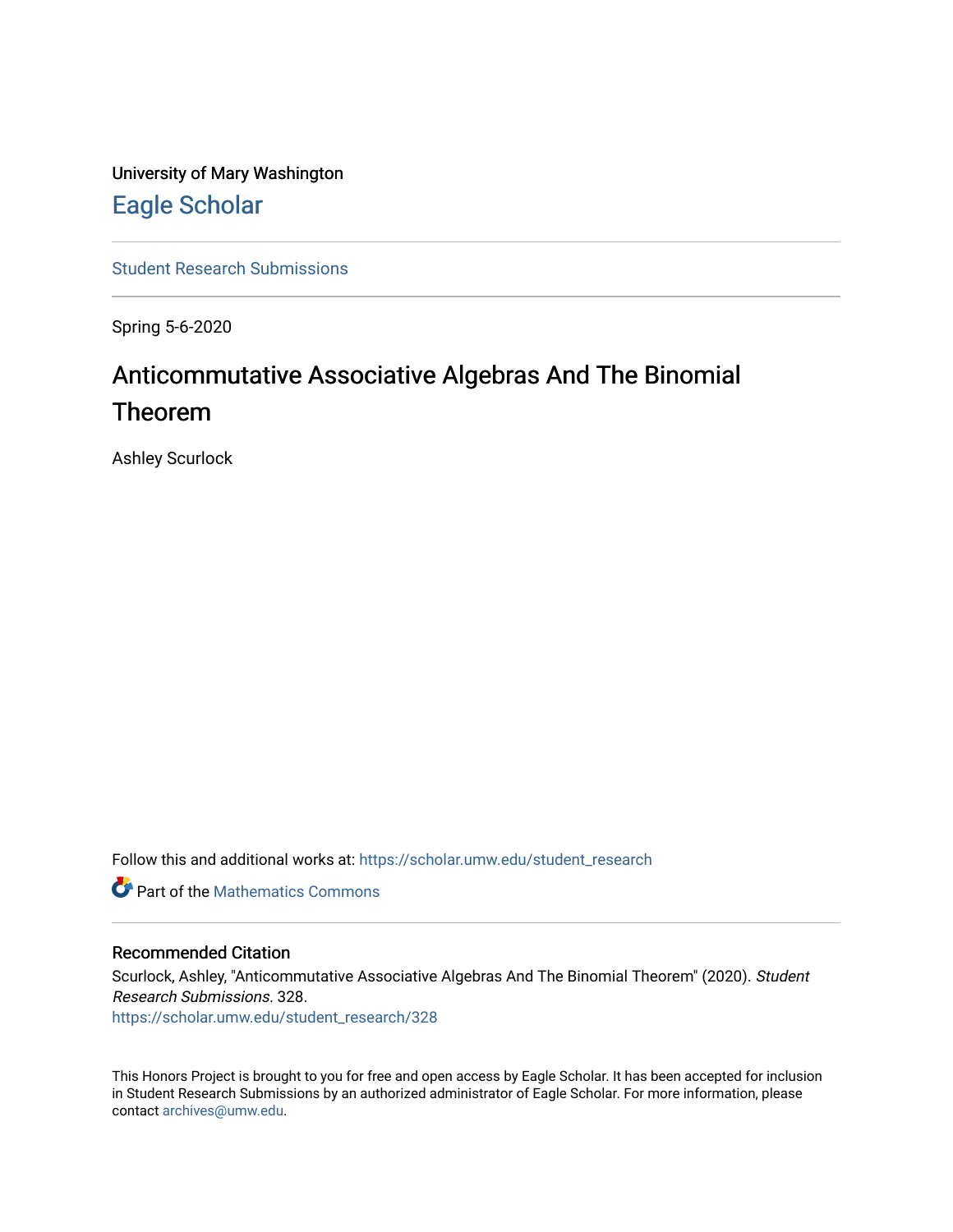# Anticommutative Associative Algebras And The Binomial Theorem

Ashley M. Scurlock

submitted in partial fulfillment of the requirements for Honors in Mathematics at the University of Mary Washington

Fredericksburg, Virginia

April 2020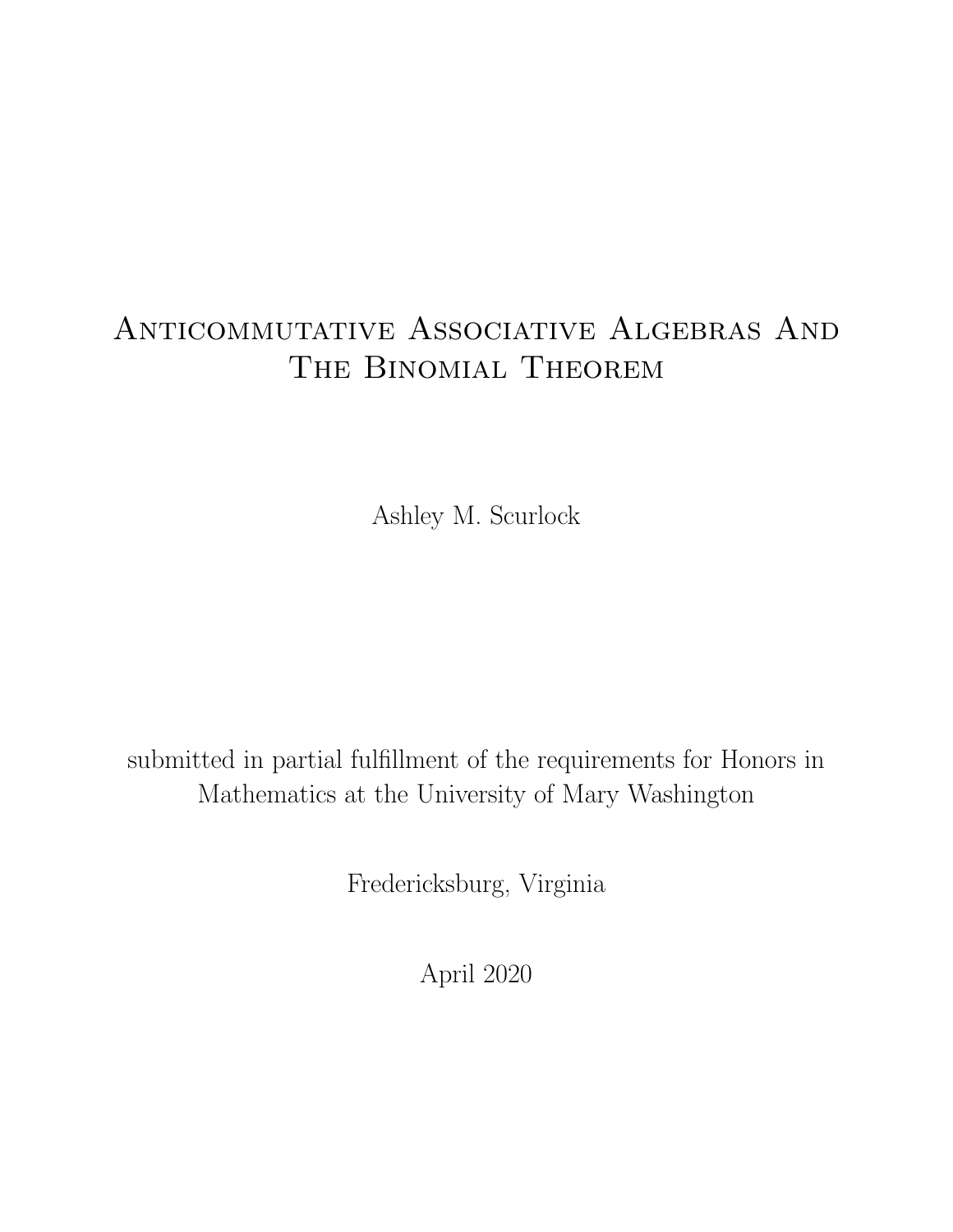This thesis by Ashley M. Scurlock is accepted in its present form as satisfying the thesis requirement for Honors in Mathematics.

DATE APPROVED

Jeb Collins, Ph.D. thesis advisor

Randall D. Helmstutler, Ph.D. committee member

J. Larry Lehman, Ph.D. committee member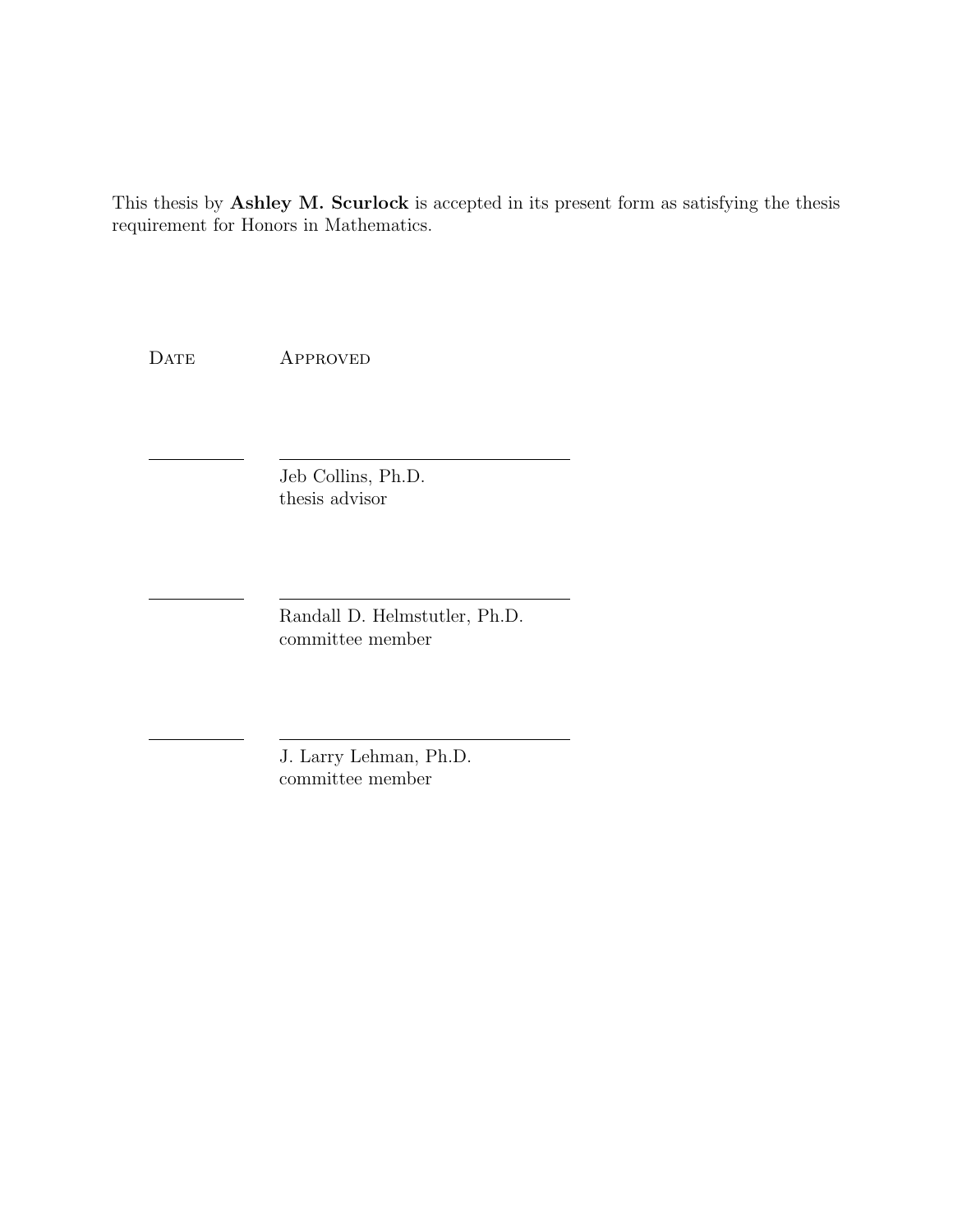## Contents

| $\mathbf{1}$ | Algebra                                        |                |  |  |  |  |  |  |  |  |  |  |  |  |
|--------------|------------------------------------------------|----------------|--|--|--|--|--|--|--|--|--|--|--|--|
|              |                                                | $\overline{1}$ |  |  |  |  |  |  |  |  |  |  |  |  |
|              | 1.2                                            |                |  |  |  |  |  |  |  |  |  |  |  |  |
|              | 2 The Binomial Theorem and q-Binomial Theorem  |                |  |  |  |  |  |  |  |  |  |  |  |  |
|              | 2.1                                            | 3              |  |  |  |  |  |  |  |  |  |  |  |  |
|              | 2.2                                            | $\overline{4}$ |  |  |  |  |  |  |  |  |  |  |  |  |
|              | 2.3                                            | 5              |  |  |  |  |  |  |  |  |  |  |  |  |
| 3            | <b>Binomial and Gaussian Coefficients</b><br>6 |                |  |  |  |  |  |  |  |  |  |  |  |  |
|              | 3.1                                            | 10             |  |  |  |  |  |  |  |  |  |  |  |  |
|              | 4 Variations of The Exponential Identity<br>11 |                |  |  |  |  |  |  |  |  |  |  |  |  |
|              | 4.1                                            | 11             |  |  |  |  |  |  |  |  |  |  |  |  |
|              | 4.2                                            | 12             |  |  |  |  |  |  |  |  |  |  |  |  |
|              |                                                |                |  |  |  |  |  |  |  |  |  |  |  |  |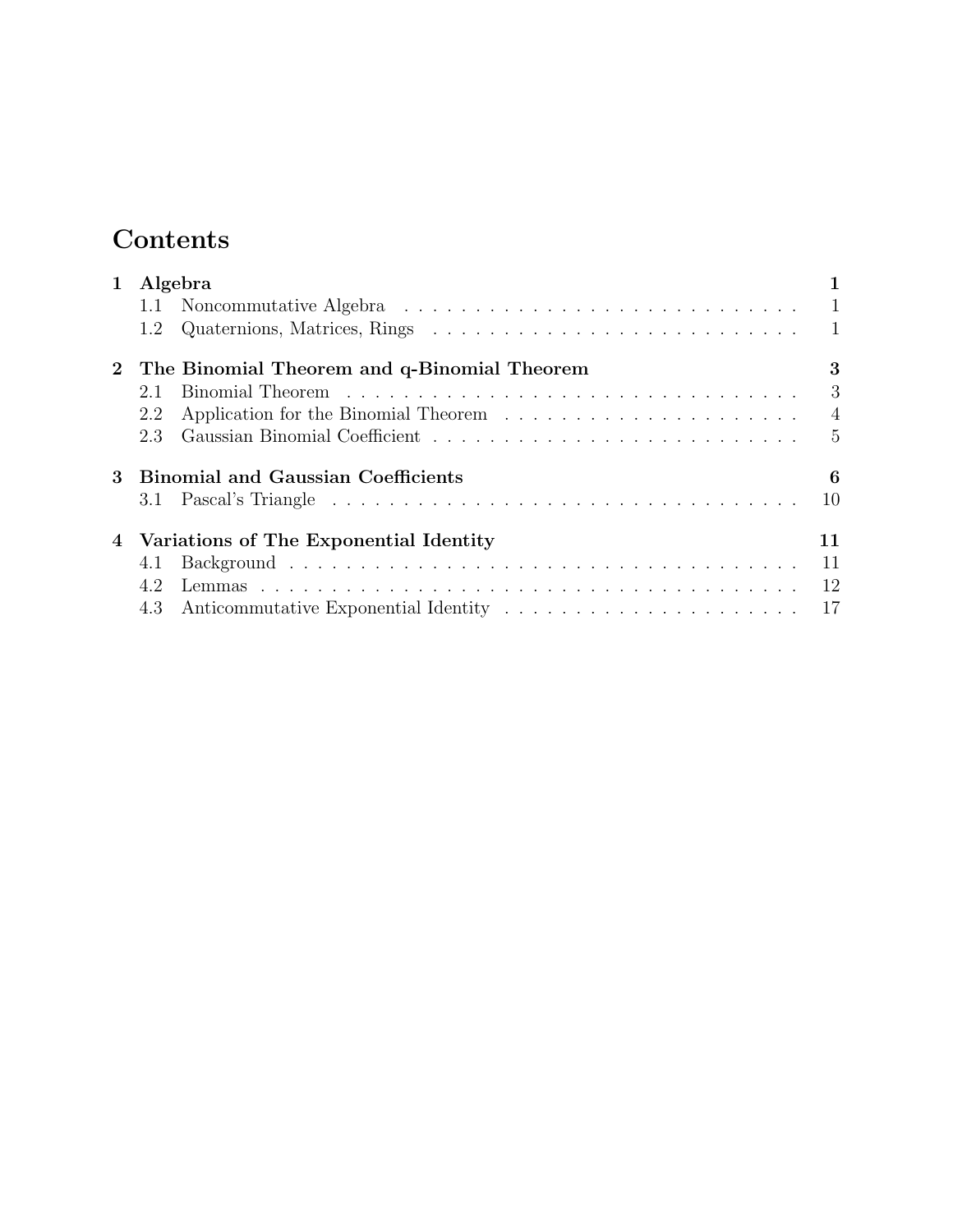#### Abstract

We examine the binomial theorem and its components in a noncommutative associative algebra. Specifically, we examine the relationship between the 1-binomial and −1 binomial coefficient, as well as exploring alternatives for the exponential identity for non-commutative and anticommutative elements. Through this investigation we found that the 1-binomial can be mapped to the −1-binomial and that the relationship could be used to prove a defined alternative for the exponential identity for anticommutative elements.

## Background

## 1 Algebra

#### 1.1 Noncommutative Algebra

The motivation behind this research is to investigate what happens when commutativity is removed from associative algebra since there are well known number systems that don't have commutativity. To do so we explored what happens to certain functions like the exponential function when commutativity is no longer there. Through this investigation, we were able to isolate at what point commutativity was needed for the identity to hold true. This led to us exploring the binomial theorem and its alternatives to see if there is a way to recreate the exponential identity without requiring commutativity.

**Definition 1.1.** An *algebra*  $A_0$  is a vector space with a bilinear map  $* : A_0 \times A_0 \to A_0$ referred to as multiplication and a variable  $1 \in A_0$  such that for  $a \in A_0$ ,  $1 * a = a * 1 = a$ . Usually we abbreviate  $a * b$  as  $ab$ .

Multiplication is an integral part of algebra, and how multiplication is defined plays an essential part in whether or not variables are commutative.

**Definition 1.2.** Elements A and  $B \in A_0$  are q-commutative if for a  $q \in \mathbb{R}$ ,  $AB = qBA$ . There are two notable cases where  $q = 1$  and  $q = -1$ . When  $AB = BA$  then A and B are commutative and when  $AB = -BA$  the elements A and B are anticommutative.

Commutativity is the founding assumption for many mathematical theorems. When it is removed it can be particularly restricting. However, if there was a way to link the noncommutative case with the commutative case, in theory, instances where commutativity does not exist would be much easier to solve.

#### 1.2 Quaternions, Matrices, Rings

Within the sphere of noncommutative algebras there exists quaternions, matrices, and noncommutative rings. Quaternions are a special kind of algebra called normed division algebra.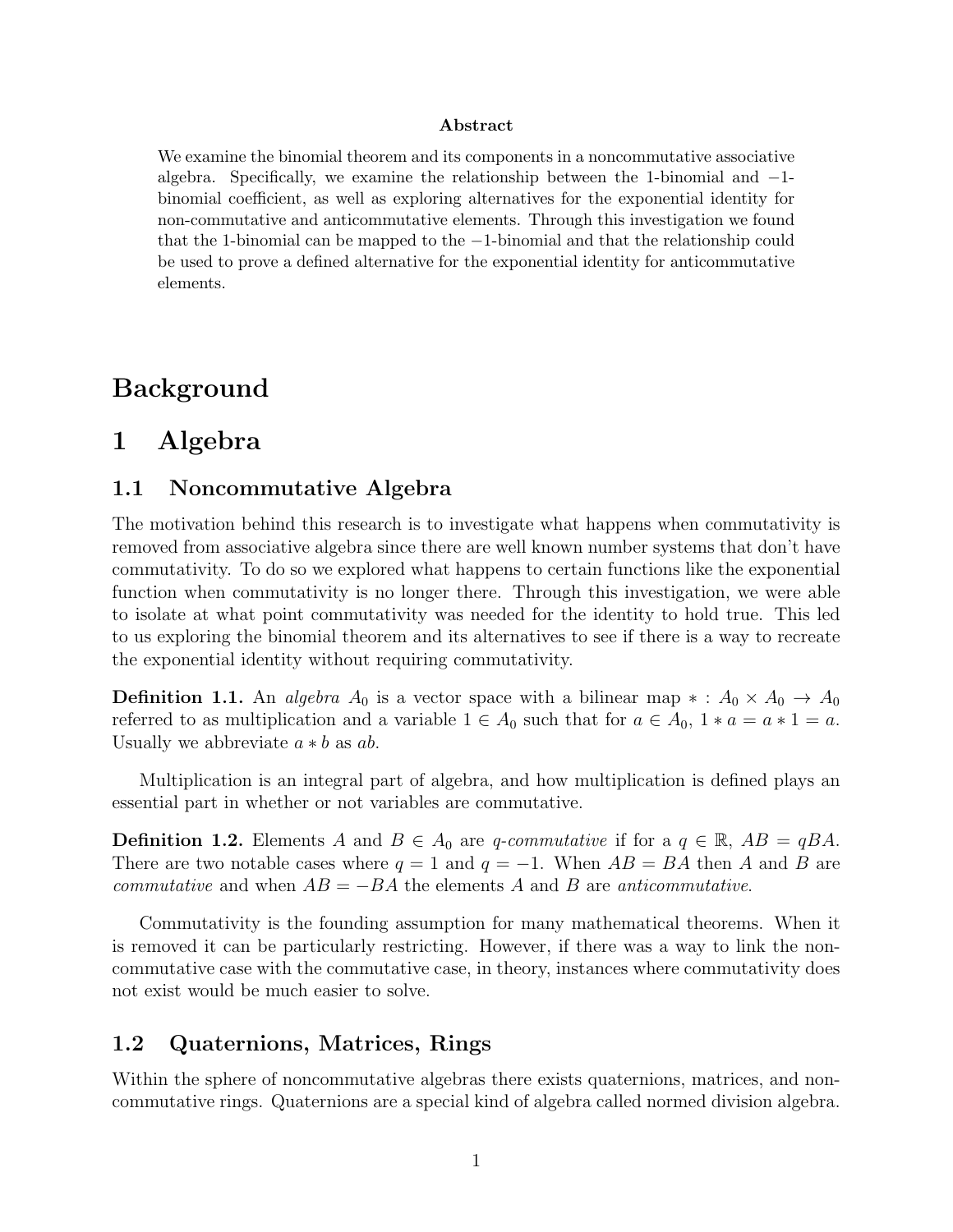**Definition 1.3.** A normed division algebra is an algebra  $A_0$  that has a norm defined on it.

Quaternions are one of the four normed division algebras: real numbers, complex numbers, quaternions and octonions. Each normed division algebra is a number system that quantifies a different number of dimensions. Quaternions, as the name suggests, are a 4 dimensional number system that are used to describe the rotation of a 3-dimensional object.

**Definition 1.4.** Quaternions  $(\mathbb{H})$  are comprised of a real component and three imaginary components,  $i, j$ , and  $k$ , with the relationships

$$
i2 = j2 = k2 = ijk = -1.
$$
  

$$
jk = i = -kj, \qquad ki = j = -ik, \qquad ij = k = -ji.
$$

Quaternion multiplication is distinctly noncommutative. To define it let  $A, B \in \mathbb{H}$  where  $A = a + bi + cj + dk$ ,  $B = w + xi + yj + zk$  and  $a, b, c, d, w, x, y, z \in \mathbb{R}$ . Then the product  $AB$  [4] is defined as,

$$
AB = (aw - bx - cy - dz) + (ax + bw + cz - dy)i + (ay + cw + dx - bz)j + (az + dw + cx - yb)k.
$$

It should be noted that there exists a subset of quaternions that anticommute. For every imaginary quaternion there exists a set of orthogonal quaternions that anticommute with it.

**Definition 1.5.** For  $b, c, d, x, y, z \in \mathbb{R}$  two quaternions  $A = bi + cj + dk$  and  $B = xi + yj + zk$ are *orthogonal* if  $bx + cy + dz = 0$ .

However, it should be noted that for  $q \neq -1$ ,  $q \neq 1$ , and  $q \neq 0$  there are no quaternions that q−commute with each other.

**Example 1.1** Consider orthogonal quaternions  $A = 2i - 4j + 3k$  and  $B = 3i + 3j + 2k$ . Then

$$
AB = (2i - 4j + 3k)(3i + 3j + 2k)
$$
  
= -17i + 5j + 18k  
= -(17i - 5j - 18k)  
= -(3i + 3j + 2k)(2i - 4j + 3k)  
= -BA

Another noncommutative algebra that contains anticommutative elements is matrices. A matrix is a rectangular array of values.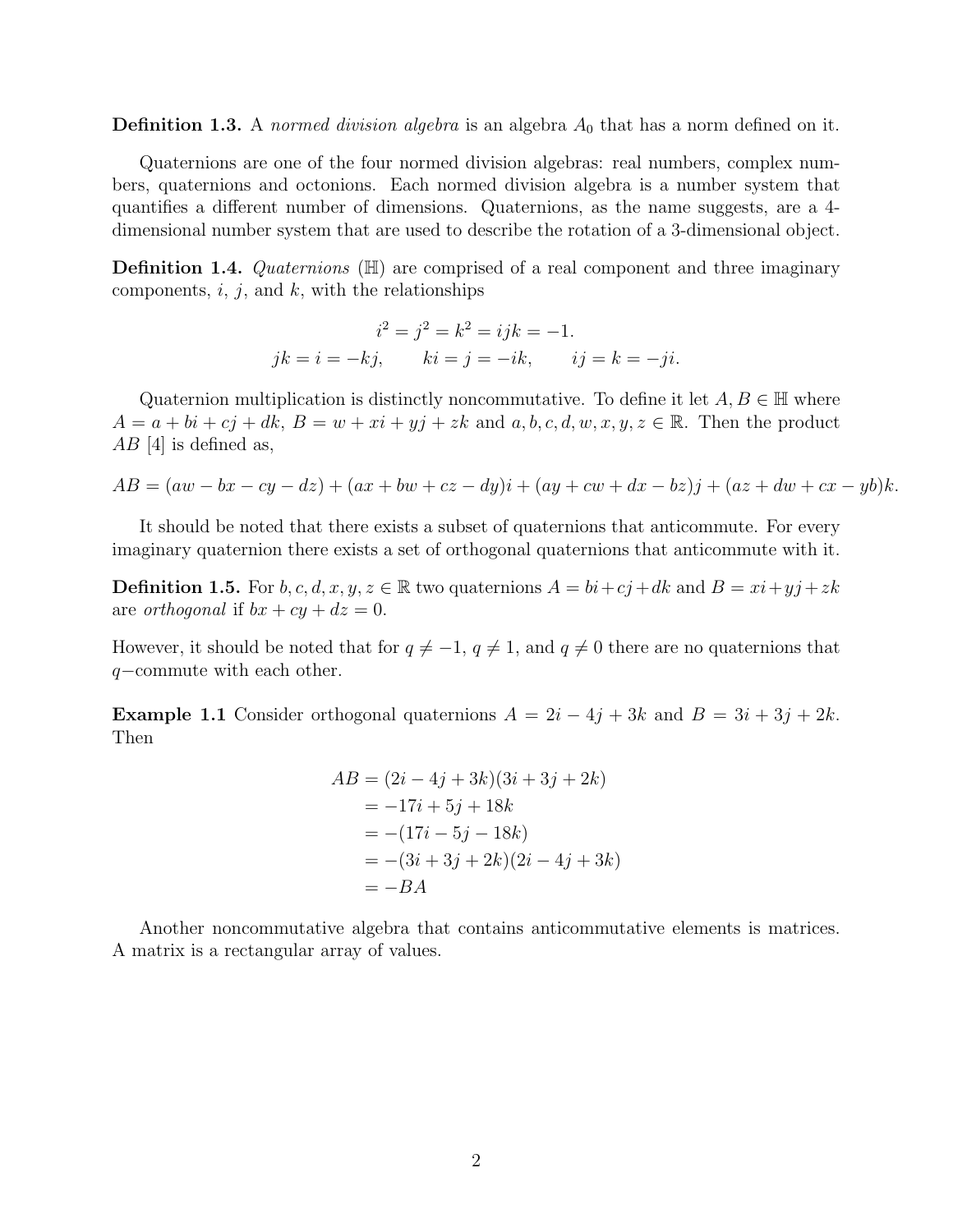**Example 1.2.** Consider matrices  $C =$  $\begin{pmatrix} 0 & -1 \\ 1 & 0 \end{pmatrix}$  and  $D =$  $(1 \ 0)$  $0 -1$  $\setminus$ . Then,

$$
CD = \begin{pmatrix} 0 & -1 \\ 1 & 0 \end{pmatrix} \begin{pmatrix} 1 & 0 \\ 0 & -1 \end{pmatrix}
$$
  
= 
$$
\begin{pmatrix} 0 & 1 \\ 1 & 0 \end{pmatrix}
$$
  
= 
$$
-\begin{pmatrix} 0 & -1 \\ -1 & 0 \end{pmatrix}
$$
  
= 
$$
-\begin{pmatrix} 1 & 0 \\ 0 & -1 \end{pmatrix} \begin{pmatrix} 0 & -1 \\ 1 & 0 \end{pmatrix}
$$
  
= 
$$
-DC
$$

Anticommutativity will later be shown to be a unique case in part because when −1 is squared it becomes 1. An example of an identity that doesn't hold when commutativity is removed is  $e^{A}e^{B} = e^{A+B}$ , which will be further referred to as the exponential identity. To get a better understanding of this theorem, it is necessary to understand what the exponential of a quaternion or matrix looks like.

**Definition 1.6.** The series expansion for  $e^A$  where A is an element of any algebra is, [4]

$$
e^A = \sum_{\ell=0}^{\infty} \frac{A^{\ell}}{\ell!}.
$$

Where the series always converges, so the exponential of A is well-defined.

### 2 The Binomial Theorem and q-Binomial Theorem

### 2.1 Binomial Theorem

The binomial theorem is a quick and easy way to find the expanded powers of a binomial.

**Theorem 2.1.** Given a binomial to a power k where k is a nonnegative integer. The binomial theorem describes the binomial's polynomial expansion as,

$$
(x+y)^k = \sum_{\ell=0}^k \binom{k}{\ell} x^{k-\ell} y^\ell = \sum_{\ell=0}^k \binom{k}{\ell} x^\ell y^{k-\ell}
$$

The theorem itself has two distinct components. The first component,  $\binom{k}{k}$  $\binom{k}{\ell}$ , is referred to as the binomial coefficient. This element describes the coefficient of each of the terms in the expanded polynomial.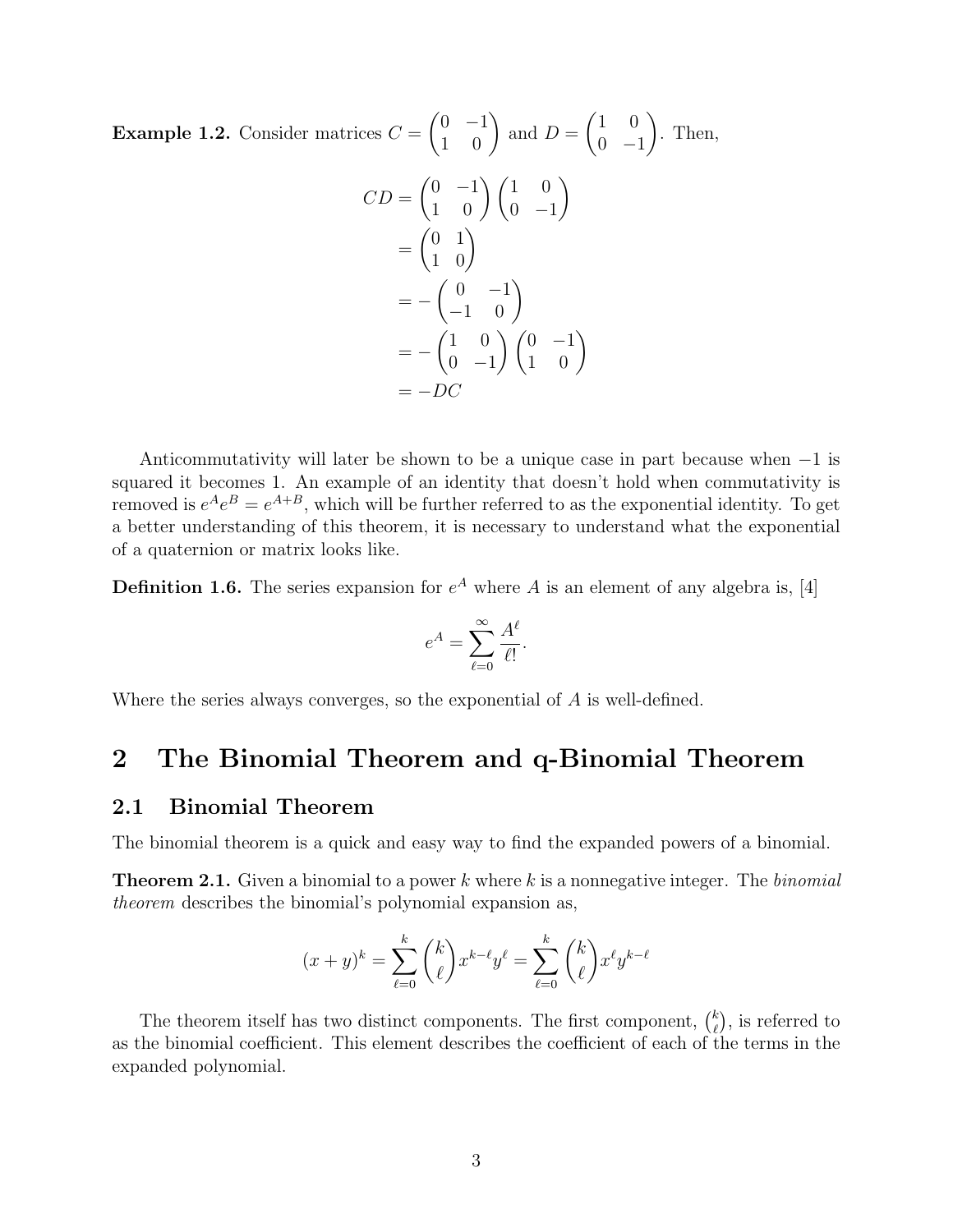**Definition 2.1.** [1] For every  $k, \ell \in N$  where  $\ell \leq k$ ,

$$
\binom{k}{\ell} = \frac{k!}{\ell!(k-\ell)!}.
$$

Some of the many notable characteristics of the binomial coefficient is that it is center symmetric [2] and can be defined recursively.

**Theorem 2.2.** [1] For every  $k, \ell \in N$  where  $\ell \leq k$ ,

$$
\binom{k}{\ell} = \binom{k-1}{\ell} + \binom{k-1}{\ell-1}.
$$

The second component of the binomial theorem,  $x^{k-\ell}y^{\ell}$ , naturally describes the distribution of the terms  $x$  and  $y$  when the binomial is expanded. However, this result is dependent on the combination of terms which in itself is dependent on commutativity. This is best shown in the following example.

**Example 2.2.** If  $xy = yx$  then,

$$
(x + y)3 = (x2 + 2xy + y2)(x + y)
$$
  
= x<sup>3</sup> + 2xyx + y<sup>2</sup>x + x<sup>2</sup>y + 2xy<sup>2</sup> + y<sup>3</sup>  
= x<sup>3</sup> + 3x<sup>2</sup>y + 3xy<sup>2</sup> + y<sup>3</sup>.

In Example 2.2 is is clear that results of both the binomial coefficient and the  $x^{k-\ell}y^{\ell}$  component rely on the fact that  $x$  and  $y$  are commutative.

#### 2.2 Application for the Binomial Theorem

The binomial theorem is the building block of many other identities, one of which is the identity  $e^{A}e^{B} = e^{A+B}$  where A and B are any two commutative elements in an algebra.

**Definition 2.2.** Let  $\sum_{i=0}^{\infty} a_i$  and  $\sum_{j=0}^{\infty} b_j$  be two infinite sums where  $a_i$  and  $b_j$  are elements of an algebra. The Cauchy product of the two sums is defined as,

$$
\sum_{i=0}^{\infty} a_i \sum_{j=0}^{\infty} b_j = \sum_{k=0}^{\infty} \sum_{\ell=0}^{k} a_{\ell} b_{k-\ell}.
$$

Unlike the binomial theorem, the Cauchy product does not require commutativity for the identity to be true. However, if you look at the proof for the exponential identity it becomes clear that values A and B must commute.

**Theorem 2.3.** For a commutative A and B,  $e^{A}e^{B} = e^{A+B}$ .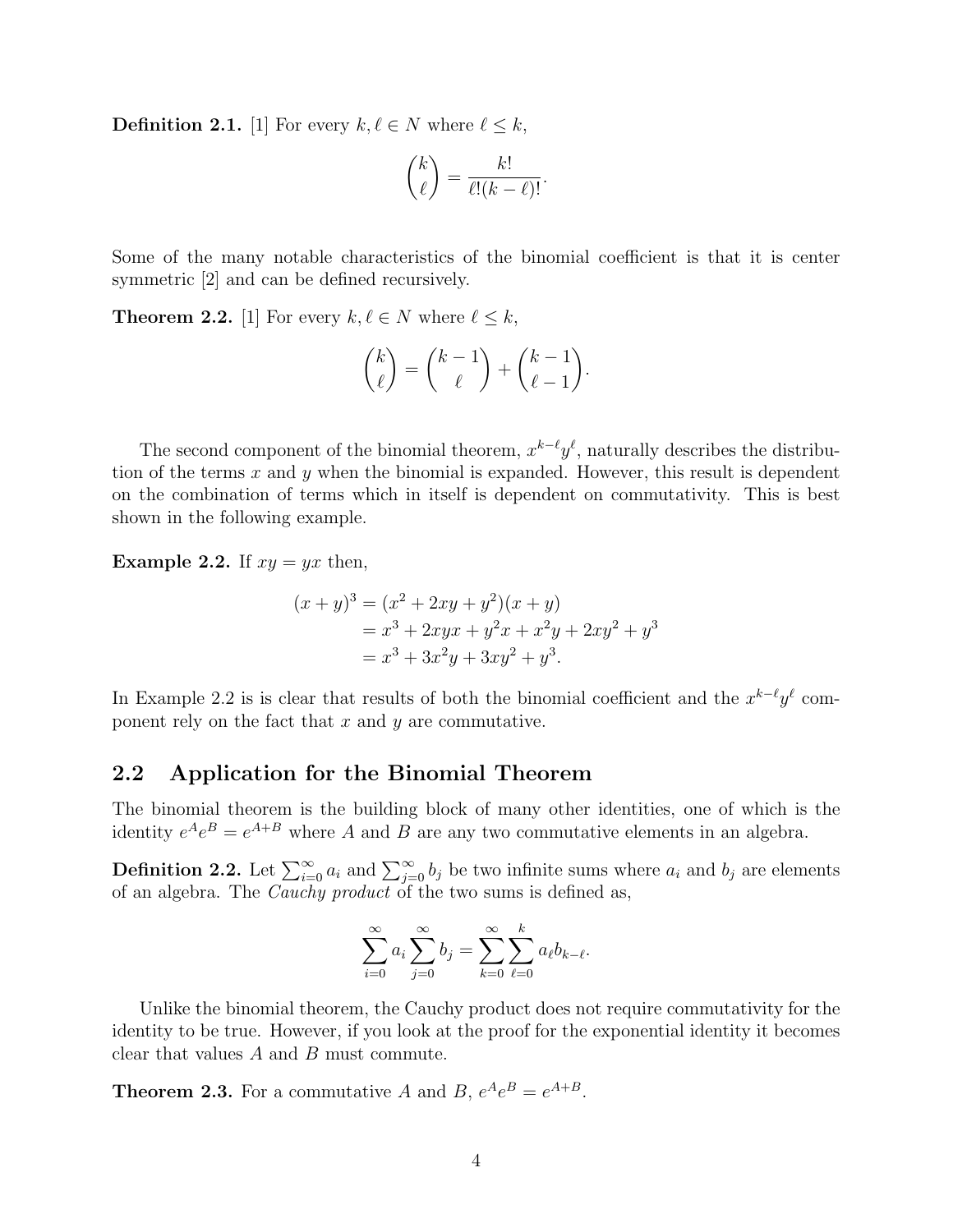*Proof.* If A and B are elements of a commutative algebra then  $e^A = \sum_{\ell=1}^{\infty}$  $A^{\ell}$  $\frac{4^{\ell}}{\ell!}$  and  $e^{B} =$  $\sum_{\ell=1}^{\infty}$  $B^\ell$  $\frac{B^i}{\ell!}$ . When A and B commute then,

$$
e^{A}e^{B} = \sum_{\ell=0}^{\infty} \frac{A^{\ell}}{\ell!} \sum_{\ell=0}^{\infty} \frac{B^{\ell}}{\ell!}
$$
 (Definition 1.6)  
\n
$$
= \sum_{k=0}^{\infty} \sum_{\ell=0}^{k} \frac{A^{\ell}}{\ell!} \frac{B^{k-\ell}}{(k-\ell)!}
$$
 (Cauchy Product, Definition 2.2)  
\n
$$
= \sum_{k=0}^{\infty} \frac{1}{k!} \sum_{\ell=0}^{k} \frac{k!}{\ell!(k-\ell)!} A^{\ell}B^{k-\ell}
$$
  
\n
$$
= \sum_{k=0}^{\infty} \frac{(A+B)^{k}}{k!}
$$
 (Binomial Theorem, Definition 2.1)  
\n
$$
= e^{A+B}.
$$

Therefore, when A and B commute then  $e^{A}e^{B} = e^{A+B}$ .

Since the binomial theorem requires commutativity, when it is removed the exponential identity no longer holds [1]. Before trying to develop an alternative for the exponential identity, consider the existing variations of the binomial theorem.

#### 2.3 Gaussian Binomial Coefficient

While the binomial theorem required commutativity there exists an alternative called the q-binomial theorem which requires q-commutativity.

**Definition 2.3.** For a q-commutative x and y the expanded binomial is defined as,

$$
(x+y)^k = \sum_{\ell=0}^k \binom{k}{\ell}_q x^{k-\ell} y^k = \sum_{\ell=0}^k \binom{k}{\ell}_q x^{\ell} y^{k-\ell}.
$$
 (1)

Clearly the theorem is nearly identical to the binomial theorem, however, in this case the theorem uses what is referred to as the Gaussian coefficient.

**Definition 2.4.** For every  $k, \ell \in N$  where  $\ell \leq k$  the *Gaussian coefficient* is defined as

$$
\binom{k}{\ell}_q = \lim_{p \to q} \left[ \frac{[p^k - 1][p^{k-1} - 1] \cdots [p^{k-\ell+1} - 1]}{[p^\ell - 1][p^{\ell-1} - 1] \cdots [p-1]} \right].
$$
\n(2)

Similar to the binomial coefficient the Gaussian coefficients are also center symmetric [2] and defined recursively. However, in this case it requires an extra variable  $q^{k-\ell}$ .

Theorem 2.4. The recursive equation for the Gaussian coefficient is defined as,

$$
\binom{k}{\ell}_q = \binom{k-1}{\ell}_q + q^{k-\ell} \binom{k-1}{\ell-1}_q
$$

 $\Box$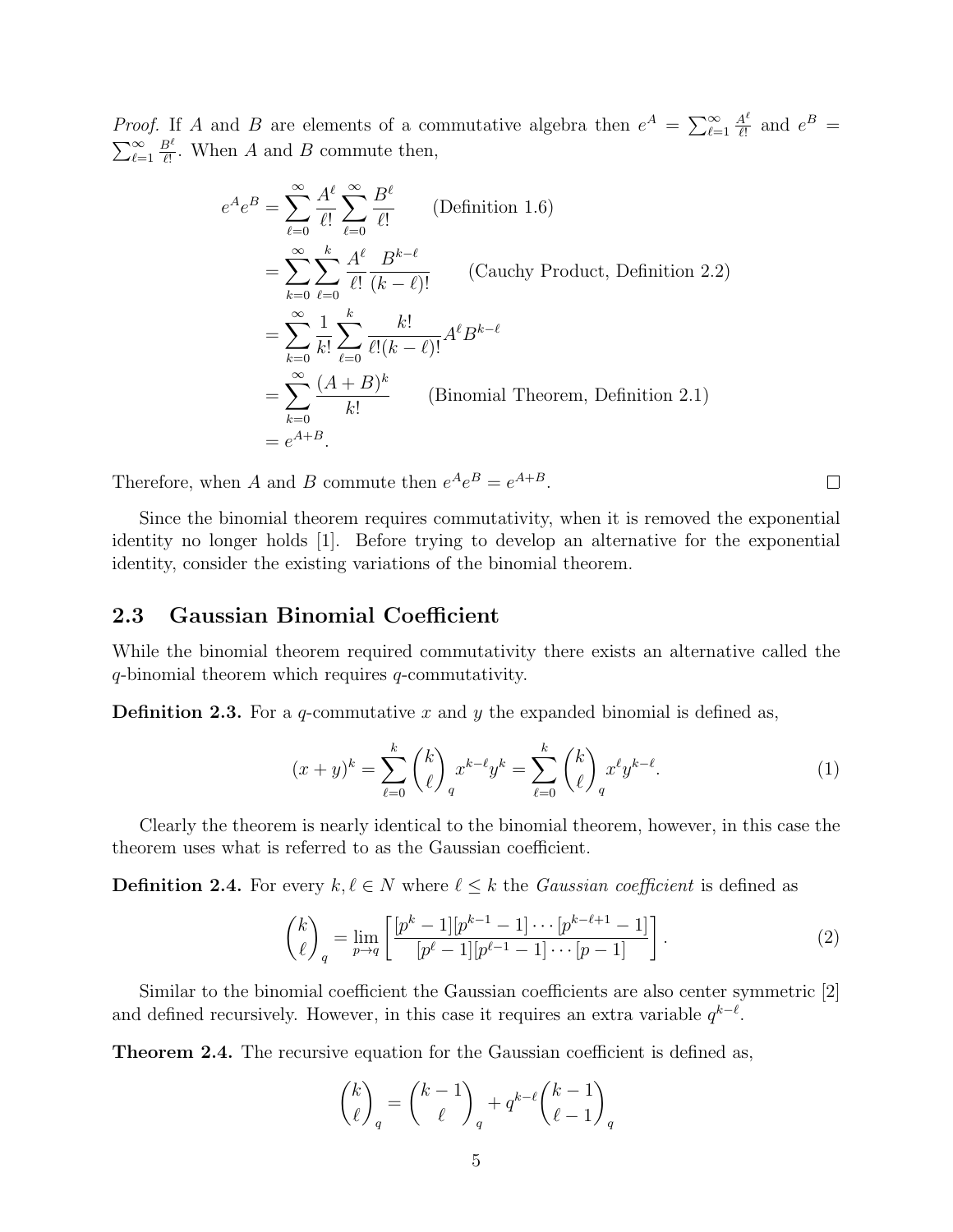## 3 Binomial and Gaussian Coefficients

As shown in Definition 1.3, commutativity is just a special case of  $q$ -commutativity where  $q = 1$ . If we solve for the Gaussian coefficient when  $q = 1$  we expect to get the same result as in Theorem 2.2.

**Example 3.1** When  $q = 1$  clearly as shown below,

$$
\binom{k}{\ell}_1 = \lim_{q \to 1} \left[ \frac{[(q)^k - 1][(q)^{k-1} - 1] \cdots [(q)^{k-\ell+1} - 1]}{[(q)^{\ell} - 1][(q)^{\ell-1} - 1] \cdots [(q) - 1]} \right].
$$

In this case the limit would be indeterminate. Thus we implement L'Hopital's rule to get the following:

$$
\begin{aligned}\n\binom{k}{\ell}_1 &= \lim_{q \to 1} \left[ \frac{[(q)^k - 1][(q)^{k-1} - 1] \cdots [(q)^{k-\ell+1} - 1]}{[(q)^{\ell} - 1][(q)^{\ell-1} - 1] \cdots [(q) - 1]} \right] \\
&= \lim_{q \to 1} \left[ \frac{\frac{d}{dq} \left[ [(q)^k - 1][(q)^{k-1} - 1] \cdots [(q)^{k-\ell+1} - 1] \right]}{\frac{d}{dq} \left[ [(q)^{\ell} - 1][(q)^{\ell-1} - 1] \cdots [(q) - 1] \right]} \right] \\
&= \lim_{q \to 1} \left[ \frac{\frac{d}{dq} [(q)^k - 1]}{\frac{d}{dq} [(q)^{\ell} - 1]} \right] \lim_{q \to 1} \left[ \frac{\frac{d}{dq} [(q)^{k-1} - 1]}{\frac{d}{dq} [(q)^{\ell-1} - 1]} \right] \cdots \lim_{q \to 1} \left[ \frac{\frac{d}{dq} [(q)^{k-\ell+1} - 1]}{\frac{d}{dq} [(q) - 1]} \right] \\
&= \lim_{q \to 1} \left[ \frac{kq^{k-1}}{\ell q^{\ell-1}} \right] \lim_{q \to 1} \left[ \frac{(k-1)q^{k-2}}{(\ell-1)q^{\ell-2}} \right] \cdots \lim_{q \to 1} \left[ \frac{(k-\ell+1)q^{k-\ell}}{1} \right] \\
&= \left[ \frac{[k][k-1] \cdots [k-\ell+1]}{[\ell][\ell-1] \cdots [1]} \right] \\
&= \frac{k!}{\ell!(k-\ell)!}\n\end{aligned}
$$

The only other case in which we would get an indeterminate form is when  $q = -1$  so we can implement a similar process. However, in this instance the elements  $(q^x - 1)$  are only 0 when  $x$  is even.

In this case we cannot just apply L'Hopital's rule like we did in the previous example; we have to consider whether the exponents are even or odd since this determines whether or not the element will equal 0.

**Definition 3.1.** For a nonnegative integer a let  $a_e$  indicate the even value  $a - 2 < a_e \le a$ and  $a_o$  indicate the odd value  $(a-2) < a_o \leq a$ .

**Lemma 3.1.** For nonnegative integers a and b if a is odd or b is even then,

$$
\binom{a}{b}_{-1} = \lim_{q \to -1} \left[ \frac{(q^{a_e} - 1)(q^{a_e - 2} - 1) \cdots (q^{a_e - b_e + 2} - 1)}{(q^{b_e} - 1)(q^{b_e - 2} - 1) \cdots (q^2 - 1)} \right].
$$

*Proof.* Let a and b be nonnegative integers where a is odd or b is even. Then based on the formula,

$$
\binom{a}{b}_q = \lim_{p \to q} \left[ \frac{[(q)^a - 1][(q)^{a-1} - 1] \cdots [(q)^{a-b+1} - 1]}{[(q)^b - 1][(q)^{b-1} - 1] \cdots [(q) - 1]} \right].
$$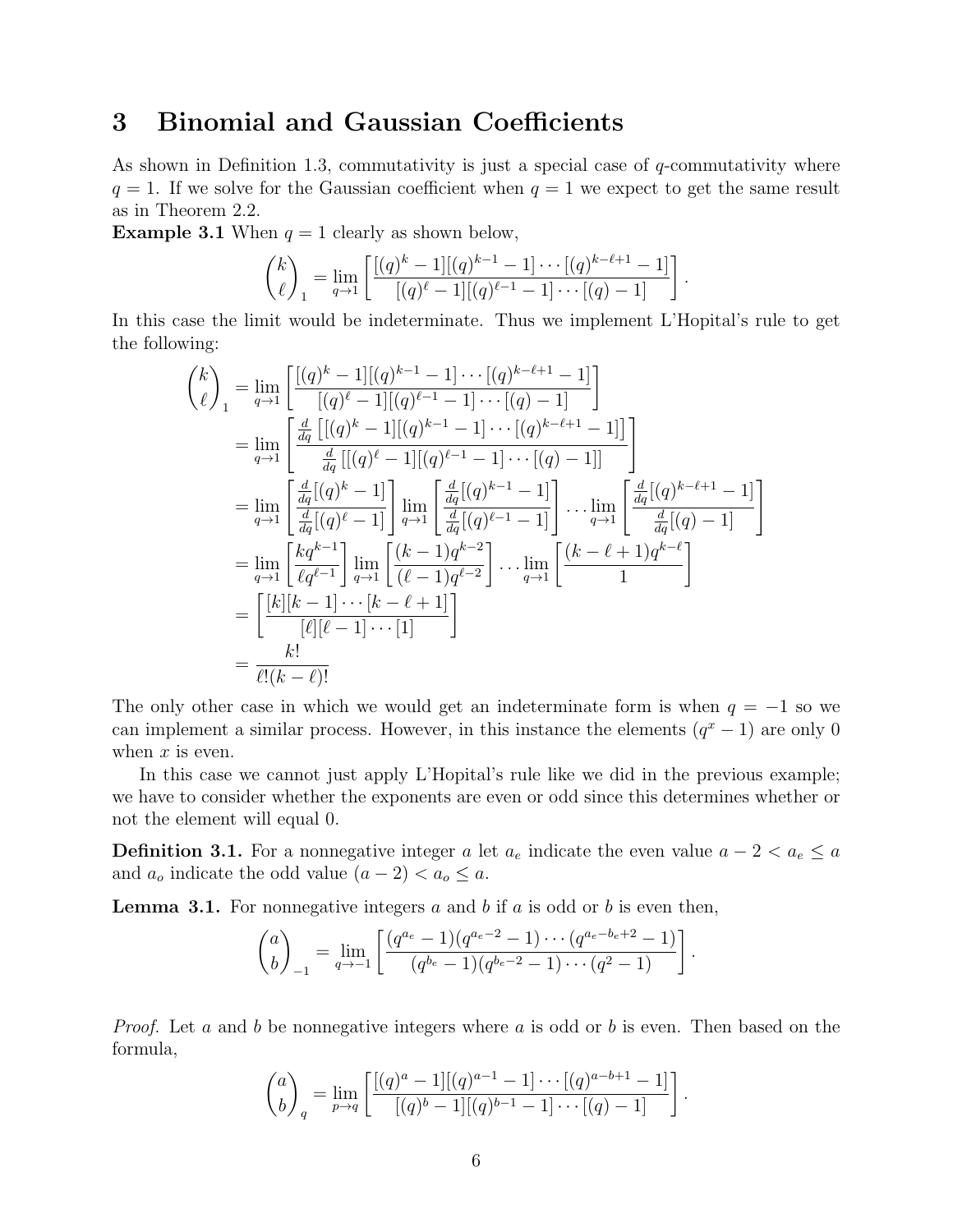It is clear that the numerator has  $[a-(a-b)] = b$  factors and the denominator has b factors. When b is even the numerator and denominator will have  $\frac{b}{2}$  elements where the exponent is even. We know b is only odd when a is odd then the sequences  $\{a-b+1, a-b, \dots, a\}$  and  ${b, b-1, \ldots, 1}$  will have the same number of even and odd values. Therefore,

$$
\begin{aligned}\n\binom{a}{b}_{-1} &= \lim_{q \to -1} \left[ \frac{(q^a - 1)(q^{a-1} - 1) \cdots (q^{a-b+1} - 1)}{(q^b - 1)(q^{b-1} - 1) \cdots (q - 1)} \right] \\
&= \lim_{q \to -1} \left[ \frac{(q^{a_e} - 1)(q^{a_e - 2} - 1) \cdots (q^{a_e - b_e + 2} - 1)}{(q^{b_e} - 1)(q^{b_e - 2} - 1) \cdots (q^2 - 1)} \right]. \\
&\lim_{q \to -1} \left[ \frac{(q^{a_o} - 1)(q^{a_o - 2} - 1) \cdots (q^{a_o - b_o + 1} - 1)}{(q^{b_o} - 1)(q^{b_o} - 1) \cdots (q - 1)} \right] \text{ (Separate into even and odd exponents)} \\
&= \lim_{q \to -1} \left[ \frac{(q^{a_e} - 1)(q^{a_e - 2} - 1) \cdots (q^{a_e - b_e + 2} - 1)}{(q^{b_e} - 1)(q^{b_e - 2} - 1) \cdots (q^2 - 1)} \right] \left[ \frac{(-2)^b}{(-2)^b} \right] \text{ (Solve for the limit of the odd exponents)} \\
&= \lim_{q \to -1} \left[ \frac{(q^{a_e} - 1)(q^{a_e - 2} - 1) \cdots (q^{a_e - b_e + 2} - 1)}{(q^{b_e} - 1)(q^{b_e - 2} - 1) \cdots (q^{2} - 1)} \right].\n\end{aligned}
$$

Therefore when a is odd or b is even then  $\binom{a}{b}$ a)<sub>-1</sub> = lim<sub>q→−1</sub>  $\left[ \frac{(q^{a_e}-1)(q^{a_e}-2-1)\cdots(q^{a_e}-b_e+2-1)}{(q^{b_e}-1)(q^{b_e}-2-1)\cdots(q^2-1)} \right]$  $\frac{(q^{-(l)}-1)(q^{a_e-2}-1)\cdots(q^{a_e-b_e+2}-1)}{(q^{b_e}-1)(q^{b_e-2}-1)\cdots(q^2-1)}$ .

**Lemma 3.2.** Let  $a, b \in \mathbb{N}$  where a is even and b is odd. Then,

$$
\binom{a}{b}_{-1} = \lim_{q \to -1} \left[ \frac{(q^a - 1)}{(q^{b-1} - 1)} \right] \lim_{q \to -1} \left[ \frac{(q^{a-1} - 1)}{(q^b - 1)} \right] \lim_{q \to -1} \left[ \frac{(q^{a-2} - 1)}{(q^{b-3} - 1)} \right] \cdots \lim_{q \to -1} \left[ \frac{(q^{a-b_0+1} - 1)}{(q-1)} \right]
$$

Then  $\frac{b+1}{2}$  of the elements in the numerator have even exponents and  $\frac{b-1}{2}$  elements in the denominator have even exponents.

Utilizing Lemmas 3.1 and 3.2 we can now condense the equation for  $\binom{k}{k}$  $\binom{k}{\ell}_{-1}$ . However, since the result is dependent on whether k and  $\ell$  are odd or even we must consider two separate cases. For the ease of the reader consider the following notation:

**Definition 3.2.** Let the notation  $a!!_E$  indicate the product of every even natural number less than or equal to a.

The notation in definition 3.2 is a variation of the existing double factorial which takes the product of every other value of an integer  $\alpha$  represented as  $\alpha$ !!.

**Theorem 3.1.** When k is odd or  $\ell$  is even then,

$$
\binom{k}{\ell}_{-1} = \frac{k!!_E}{\ell!!_E(k-\ell)!!_E}
$$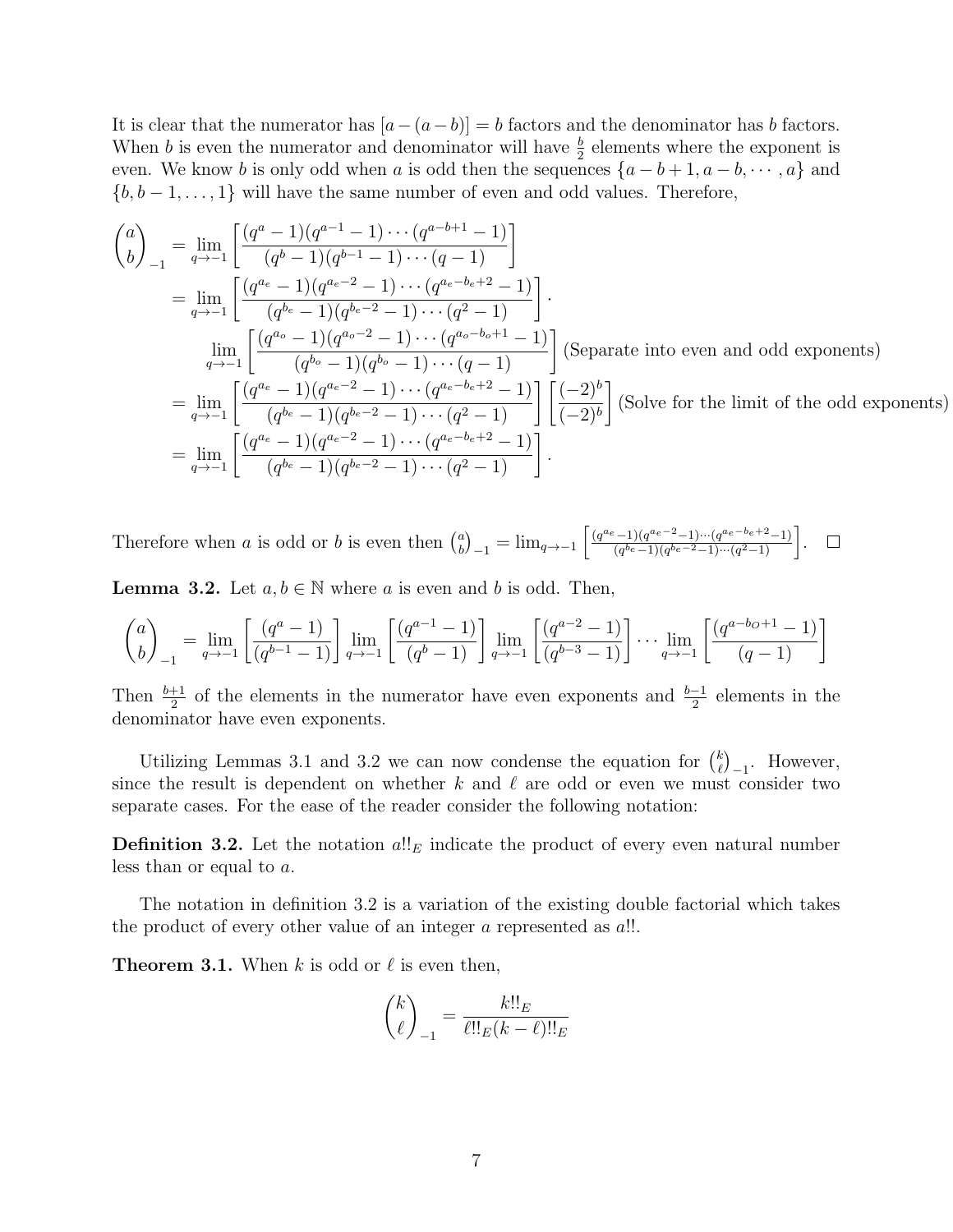*Proof.* Let  $k, \ell \in \mathbb{N}$  where k is odd or  $\ell$  is even. Then,

$$
\lim_{q \to -1} {k \choose \ell}_{-1} = \lim_{q \to -1} \left[ \frac{(q^k - 1)(q^{k-1} - 1) \cdots (q^{k-\ell+1} - 1)}{(q^\ell - 1)(q^{\ell-1} - 1) \cdots (q - 1)} \right]
$$
\n
$$
= \lim_{q \to -1} \left[ \frac{(q^{k_e} - 1)(q^{k_e - 2} - 1) \cdots (q^{k_e - \ell_e + 2} - 1)}{(q^{\ell_e} - 1)(q^{\ell_e - 2} - 1) \cdots (q^2 - 1)} \right] \quad \text{(By Lemma 3.1)}
$$
\n
$$
= \lim_{q \to -1} \left[ \frac{((k_e)q^{k_e - 1})((k_e - 2)q^{k_e - 3}) \cdots ((k_e - \ell_e + 2)q^{k_e - \ell_e + 1})}{((\ell_e)q^{\ell_e - 1})((\ell_e - 2)q^{\ell_e - 3}) \cdots (2q)} \right]
$$
\n
$$
= \left[ \frac{(k_e)(k_e - 2) \cdots (k_e - \ell_e + 2)}{(\ell_e)(\ell_e - 2) \cdots (2)} \right] \quad \text{(Evaluate the limit)}
$$
\n
$$
= \frac{(k_e)!!}{(\ell_e)!!(k_e - \ell_e)!!}
$$
\n
$$
= \frac{k!!_E}{(\ell \cdot k - \ell)!_E} \quad \text{(By definition 3.1 defining the syntax)}
$$

Therefore when k is even or  $\ell$  is odd,  $\binom{k}{\ell}$  $\binom{k}{\ell}_{-1} = \frac{k!!_E}{\ell!!_E(k-1)}$  $\frac{k!!E}{\ell!!_E(k-\ell)!!_E}$ .

Now by definition 3.1 we get the following lemmas.

**Lemma 3.3.** For  $k, \ell \in \mathbb{N}$  where k and  $\ell$  are even,

$$
\binom{k}{\ell}_{-1} = \binom{k+1}{\ell+1}_{-1}
$$

*Proof.* Consider for even values k and  $\ell$  the -1-binomial coefficient  $\binom{k}{\ell}$  $\binom{k}{\ell}_{-1}$ . Then,

$$
\binom{k}{\ell_{-1}} = \frac{(k)!!_E}{((\ell)!!_E)(k-\ell)!!_E}
$$
\n
$$
= \frac{(k+1)!!_E}{((\ell+1)!!_E)((k+1)-(\ell+1))!!_E} \quad \text{(Property of } \mathcal{L}_E
$$
\n
$$
= \binom{k+1}{\ell+1}_{-1}
$$

Therefore,  $\binom{k}{\ell}$  $\binom{k}{\ell}_{-1} = \binom{k+1}{\ell+1}_{-1}.$ 

**Lemma 3.4.** For  $k, \ell \in \mathbb{N}$  where k and  $\ell$  are even,

$$
\binom{k}{\ell}_{-1} = \binom{k+1}{\ell}_{-1}
$$

*Proof.* Consider the  $(-1)$ -binomial coefficient  $\binom{k}{k}$  $\binom{k}{\ell}_{-1}$ . Then,

$$
\binom{k}{\ell}_{-1} = \frac{(k)!!_E}{((\ell)!!_E)(k-\ell)!!_E}
$$
\n
$$
= \frac{(k+1)!!_E}{((\ell)!!_E)((k+1)-\ell)!!_E} \quad \text{(Property of }!!_E)
$$
\n
$$
= \binom{k+1}{\ell}_{-1}
$$

 $\Box$ 

 $\Box$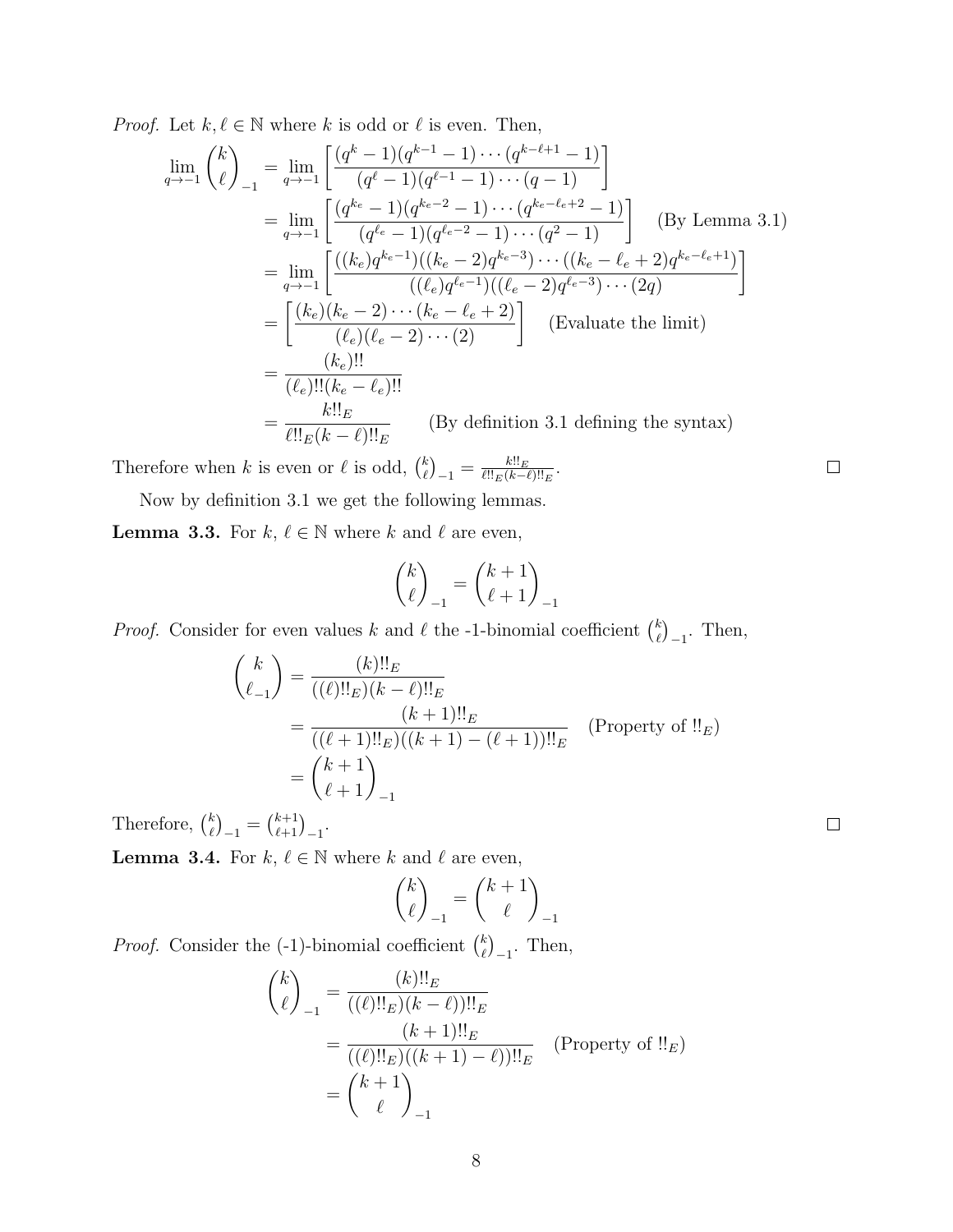Thus, by extension we can assume that the following is true when k is even and  $\ell$  is odd or when k is odd and  $\ell$  is even:

$$
\binom{k+\ell-1}{2(\ell)}_{-1} = \binom{(k+1)+\ell-1}{2(\ell)}_{-1}
$$

 $\Box$ 

 $\Box$ 

However, there is one special case for an even k and an odd  $\ell$ .

**Theorem 3.2.** When k is even and  $\ell$  is odd then,

.

$$
\binom{k}{\ell}_{-1} = 0
$$

*Proof.* Let  $k, \ell \in \mathbb{N}$  where  $\ell < k$ . To prove  $\binom{k}{\ell}$  $\binom{k}{\ell-1} = 0$  we must consider the case where  $\ell = 1$ or  $\ell = k - 1$  and the case where  $1 < \ell_O < k - 1$ .

**Case 1:**  $\ell = 1$  or  $\ell = k - 1$ . Let  $\ell = 1$  then,

$$
\binom{k}{1}_{-1} = \lim_{q \to -1} \left[ \frac{q^k - 1}{q - 1} \right] \\
= \frac{1 - 1}{(-1) - 1} \\
= 0
$$

Since the q-binomial coefficients are center-symmetric then  $\lim_{q\to -1}$   $\binom{k}{1}$  $\binom{k}{1}_{-1} = \lim_{q \to -1} \binom{k}{k}_{-1}$  $\binom{k}{k-1}_{-1} =$ 0.

Case 2: Let  $\ell < k - 1$  and  $\ell > 1$ ,

$$
\binom{k}{\ell}_{-1} = \lim_{q \to -1} \left[ \frac{(q^k - 1)(q^{k-1} - 1) \cdots (q^{k-\ell+1} - 1)}{(q^{\ell} - 1)(q^{\ell-1} - 1) \cdots (q - 1)} \right]
$$
\n
$$
= \lim_{q \to -1} \left[ \frac{(q^k - 1)}{(q^{\ell-1} - 1)} \right] \lim_{q \to -1} \left[ \frac{(q^{k-1} - 1)}{(q^{\ell} - 1)} \right] \lim_{q \to -1} \left[ \frac{(q^{k-2} - 1)}{(q^{\ell-3} - 1)} \right] \cdots
$$
\n
$$
\cdots \lim_{q \to -1} \left[ \frac{(q^{k-\ell+1} - 1)}{(q - 1)} \right] \quad \text{(Lemma 3.2)}
$$
\n
$$
= \lim_{q \to -1} \left[ \frac{(q^k - 1)}{(q^{\ell-1} - 1)} \right] \left[ \frac{-2}{-2} \right] \lim_{q \to -1} \left[ \frac{(q^{k-2} - 1)}{(q^{\ell-3} - 1)} \right] \cdots \left[ \frac{0}{-2} \right] \quad \text{(Find the limit of the variables with odd exponents)}
$$
\n
$$
= \lim_{q \to -1} \left[ \frac{(q^k - 1)}{(q^{\ell-1} - 1)} \right] \lim_{q \to -1} \left[ \frac{(q^{k-2} - 1)}{(q^{\ell-3} - 1)} \right] \cdots 0
$$
\n
$$
= 0
$$

Therefore,  $\binom{k}{\ell}$  $\binom{k}{\ell}_{-1} = 0.$ 

Now that we have rewritten the formula for the -1-binomial coefficient we can better show how it connects to the 1-binomial coefficient.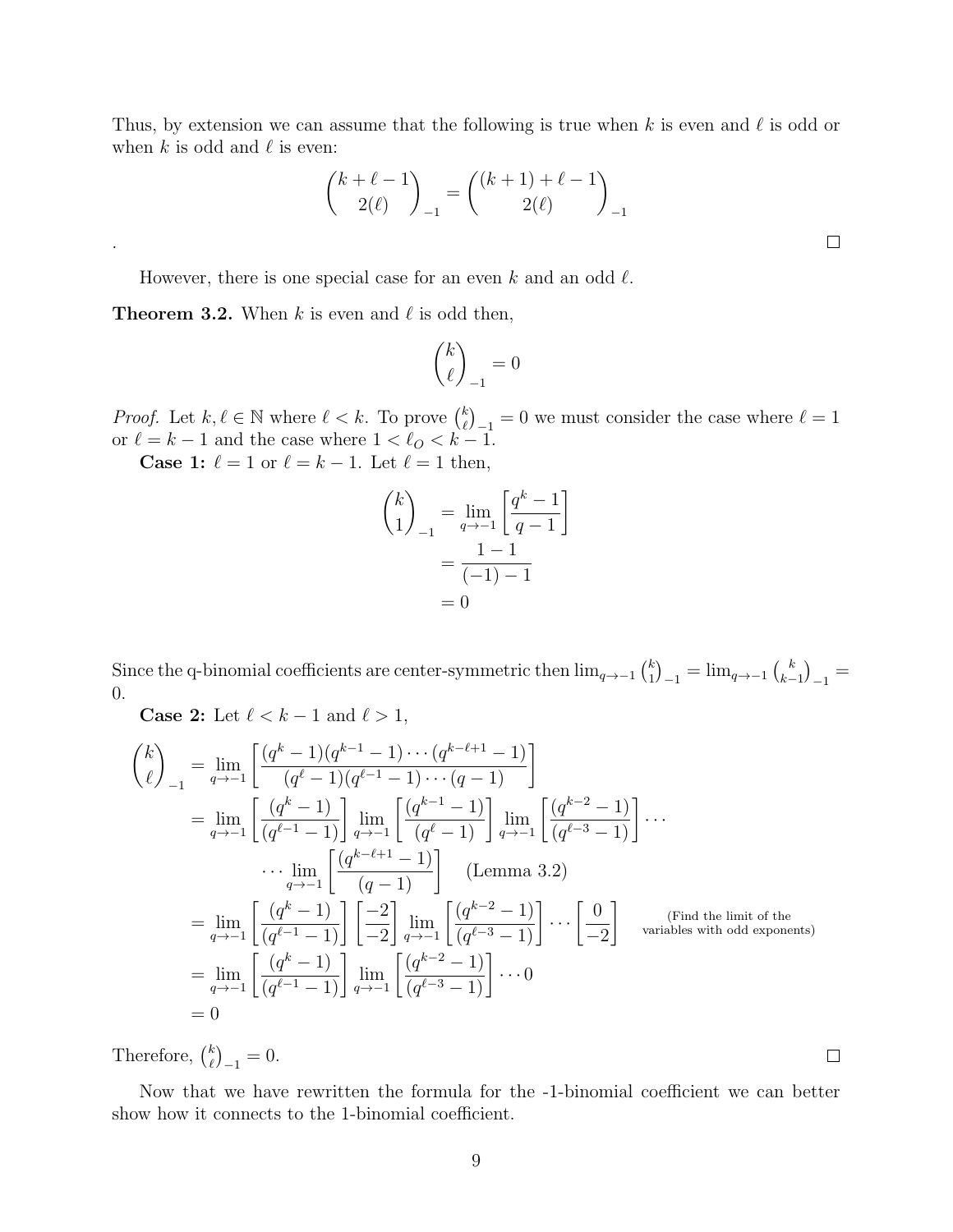### 3.1 Pascal's Triangle

The binomial coefficients can be configured into a triangular array known as Pascal's triangle. Similarly, the q−binomial coefficients can be configured into a triangular array known as the q−Pascal triangle. We can better visualize the relationship between the -1-binomial coefficient and the 1-binomial coefficient by comparing the Pascal and q−Pascal triangles.

**Example 3.2.** The following triangular array is the  $-1$ -Pascal's triangle. Notice that on every other diagonal the values repeat. This is shown in Lemmas 3.3 and 3.4.

| $\boldsymbol{k}$            |   |   |          |   |          |                 |                |                |          |       |                |                |                |              |   |   |  |
|-----------------------------|---|---|----------|---|----------|-----------------|----------------|----------------|----------|-------|----------------|----------------|----------------|--------------|---|---|--|
| $\Omega$                    |   |   |          |   |          |                 |                |                |          |       |                |                |                |              |   |   |  |
| 1                           |   |   |          |   |          |                 |                |                |          |       |                |                |                |              |   |   |  |
| $\mathcal{D}_{\mathcal{A}}$ |   |   |          |   |          |                 |                |                |          |       |                |                |                |              |   |   |  |
| 3                           |   |   |          |   |          | 1               |                | 1              |          |       |                |                |                |              |   |   |  |
| 4                           |   |   |          |   | 1        |                 | $\theta$       |                | 2        |       | $\overline{0}$ |                |                |              |   |   |  |
| 5                           |   |   |          | 1 |          | $\mathbf{1}$    |                | $\overline{2}$ |          | $2\,$ |                | $\mathbf 1$    |                |              |   |   |  |
| 6                           |   |   | 1        |   | $\theta$ |                 | 3 <sup>7</sup> |                | $\theta$ |       | 3 <sup>1</sup> |                | $\overline{0}$ |              |   |   |  |
| 7                           |   | 1 |          | 1 |          | $3\phantom{.0}$ |                | 3 <sup>7</sup> |          | 3     |                | 3 <sup>1</sup> |                | $\mathbf{1}$ |   | 1 |  |
| 8                           | 1 |   | $\Omega$ |   | 4        |                 | $\overline{0}$ |                | 6        |       | $\Omega$       |                | $\overline{4}$ |              | 0 |   |  |
|                             |   |   |          |   |          |                 |                |                |          |       |                |                |                |              |   |   |  |

Now we will compare this triangle to Pascal's triangle.

#### Example 3.3.

Pascal's triangle

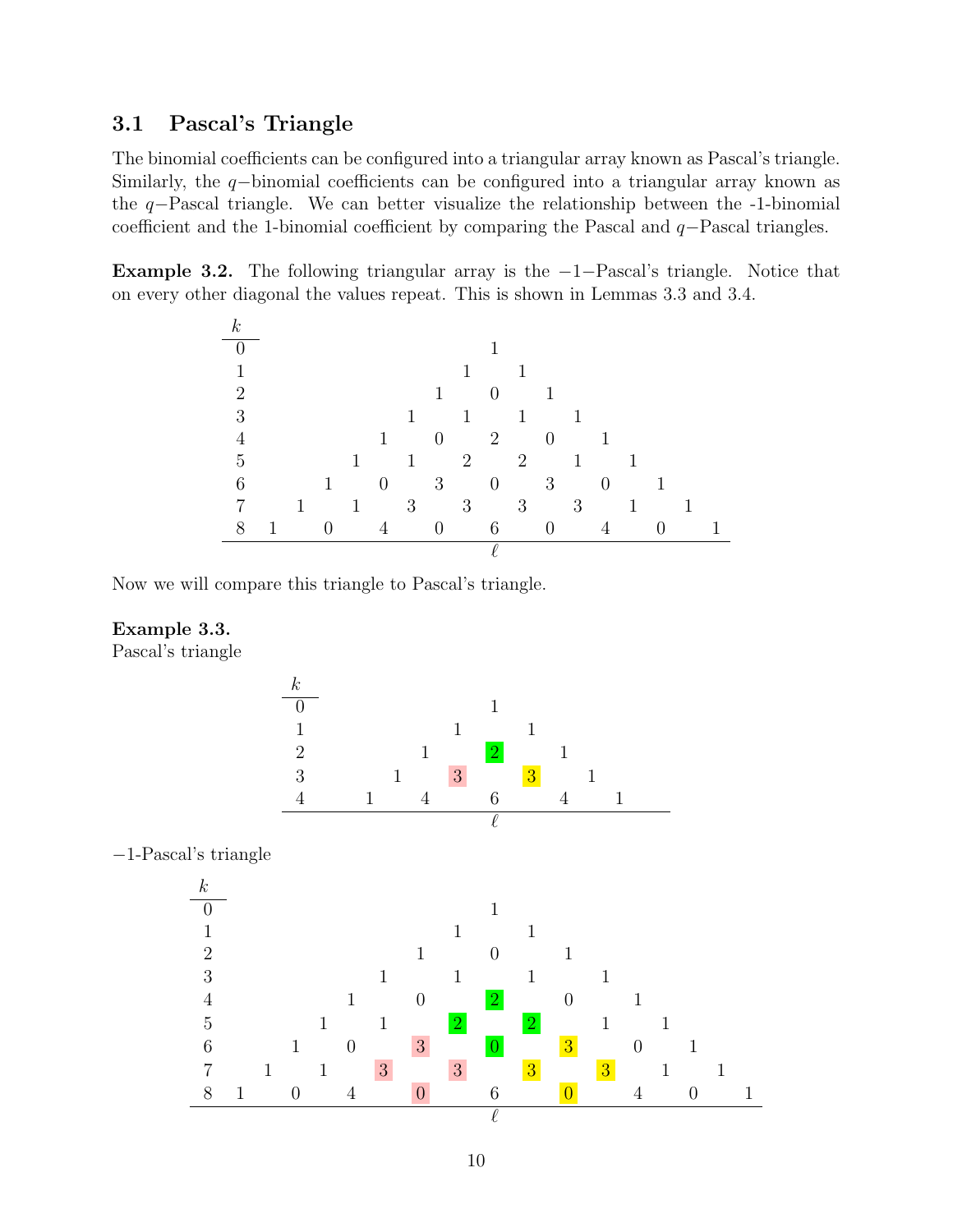Notice that the highlighted values correspond to the highlighted values of the same color. We will prove this relationship using the following lemma.

**Lemma 3.1.1.** If  $\ell, k \in \mathbb{N}$  then  $\binom{k}{\ell}$  $\binom{k}{\ell} = \binom{2k}{2\ell}$  $_{2\ell}^{2k}\big)_{-1}.$ 

*Proof.* Let  $\ell$  and  $k$  be nonnegative integers.. First, to show the relationship between the factorial and double factorial consider,

$$
(2\ell)!! = (2\ell)(2\ell - 2)(2\ell - 4) \cdots (2)
$$
  
= [2(\ell)][2(\ell - 1)][(2(\ell - 2)] \cdots (2)  
= 2<sup>\ell</sup>(\ell)!

Furthermore, using that relationship we can show that,

$$
\binom{k}{\ell} = \frac{k!}{\ell!(k-\ell)!}
$$
\n
$$
= \left[\frac{k!}{\ell!(k-\ell)!}\right] \left[\frac{2^k}{2^{\ell}2^{\ell-k}}\right]
$$
\n
$$
= \frac{2^k(k)!}{2^{\ell}(\ell)!2^{k-\ell}(k-\ell)!}
$$
\n
$$
= \binom{2k}{2\ell}_{-1} \qquad \text{(By Theorem 3.1)}.
$$

Therefore for all nonnegative integers  $\ell$  and  $k \binom{k}{\ell}$  $\binom{k}{\ell} = \binom{2k}{2\ell}$  $\genfrac{(}{)}{0pt}{}{2k}{2\ell}-1$ .

 $\Box$ 

These relationships serve as the foundation for an exponential identity for anticommutative values.

## 4 Variations of The Exponential Identity

#### 4.1 Background

In our research, we found two alternatives to the exponential identity that hold in a noncommutative algebra: the Campbell-Baker-Hausdorff formula and a Dr. Walter Wyss's Corollary 3 [5].

**Theorem 4.1.** [3] For a noncommutative A and B the Campbell-Baker-Hausdorff formula is the solution for Z in the equation  $e^A e^B = e^Z$  where  $Z = A + B + \frac{1}{2}$  $\frac{1}{2}[A, B] + \frac{1}{12}[A, [A, B]] - \frac{1}{12}[B, [A, B]] \ldots$ 

The Campbell-Baker-Hausdorff formula is particularly helpful in Lie algebra, where it is common to transform variables using the natural log which makes the theorem much easier to work with.

However, there are some situations where the exponential identity is used in a situation where it wouldn't be beneficial to take the natural log. Because of this, Wyss discovered an alternative that utilizes the identity as we know it plus an extra element. In that extra element he uses the following notation: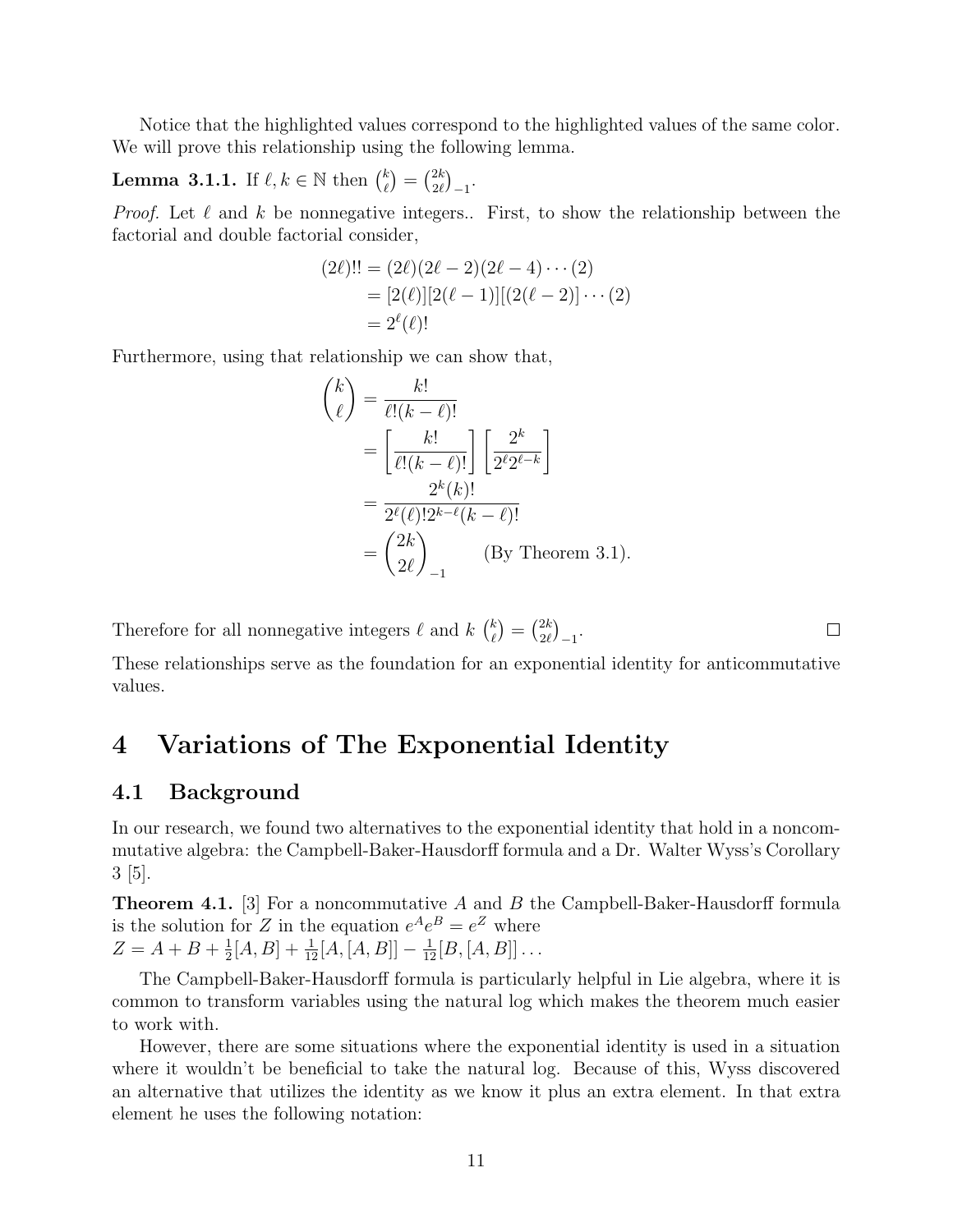**Definition 4.1.** [5] For two elements A and q in any algebra the function  $dq$  is defined such that  $dq(A) = qA - Aq$ .

**Definition 4.2.** [5] The variable  $D_k$  is defined by the recursive statement  $D_{k+1} = dq(A^k) +$  $(A + dB)D_k$  with  $D_0 = D_1 = 0$ .

These elements help make up the essential non-commutative part of his equation.

**Corollary 4.1.** [5] Let  $A$  and  $B$  be elements in a non-commutative, associative algebra with identity. Then,

$$
e^{A+B} = e^{A}e^{B} + \sum_{k=0}^{\infty} \frac{1}{k!} D_{k}e^{B}
$$

**Definition 4.3.** For any  $a \in \mathbb{N}$  let  $a_E$  indicate that a is even. Likewise, let  $a_O$  indicate that a is odd.

Defining this notation in Definition 4.3 is significant as it makes it easy for the ready to identify which variables are even and which are odd. This is important because the lemmas in section 4.2 and theorem in section 4.3 heavily depend on whether the variables are even or odd.

#### 4.2 Lemmas

For the sake of the reader, in the Lemmas 4.2, 4.2.1, 4.2.2, and 4.2.3 let  $p$  and  $q$  be two anticommutative elements in an associative algebra and the following values  $M$ ,  $M_2$ ,  $J$ ,  $N$ ,  $N_2$ , and L be defined as:

$$
M = \sum_{\substack{\ell_0 = 1 \\ \ell_0 \text{ is odd}}}^{k_0 - 2} {k_0 + \ell_0 - 1 \choose 2(\ell_0)}_{-1} 2^{\ell_0} q^{\ell_0} p^{(k_0 - \ell_0) + 1}
$$

$$
N = \sum_{\substack{\ell_E = 2 \\ \ell_E \text{ is even}}}^{k_0 - 1} {k_0 + \ell_E - 1 \choose 2(\ell_E)}_{-1} 2^{\ell_E + 1} q^{(\ell_E) + 1} p^{k_0 - \ell_E}
$$

$$
M_2 = \sum_{\substack{\ell_0 = 3 \\ \ell_0 \text{ is odd}}}^{k_0 - 2} {k_0 + \ell_0 - 1 \choose 2(\ell_0)}_{-1} 2^{\ell_0} q^{\ell_0} p^{(k_0 - \ell_0) + 1}
$$

$$
N_2 = \sum_{\substack{\ell_0 = 3 \\ \ell_0 \text{ is odd}}}^{k_0 - 2} {k_0 + \ell_0 - 2 \choose 2(\ell_0) - 2}_{-1} 2^{\ell_0} q^{\ell_0} p^{(k_0 + 1) - \ell_0}
$$

$$
L = {k_0 + 1 \choose k_0 + 1} + (k_0 + 1) - 1 \choose (k_0 + 1) + (k_0 + 1) - 1} 2^{k_0} q^{k_0} p^{(k_0 + 1) - k_0}
$$

**Lemma 4.2.1.** For the values  $N$ ,  $N_2$ ,  $L$  defined above,

$$
N=N_2+L.
$$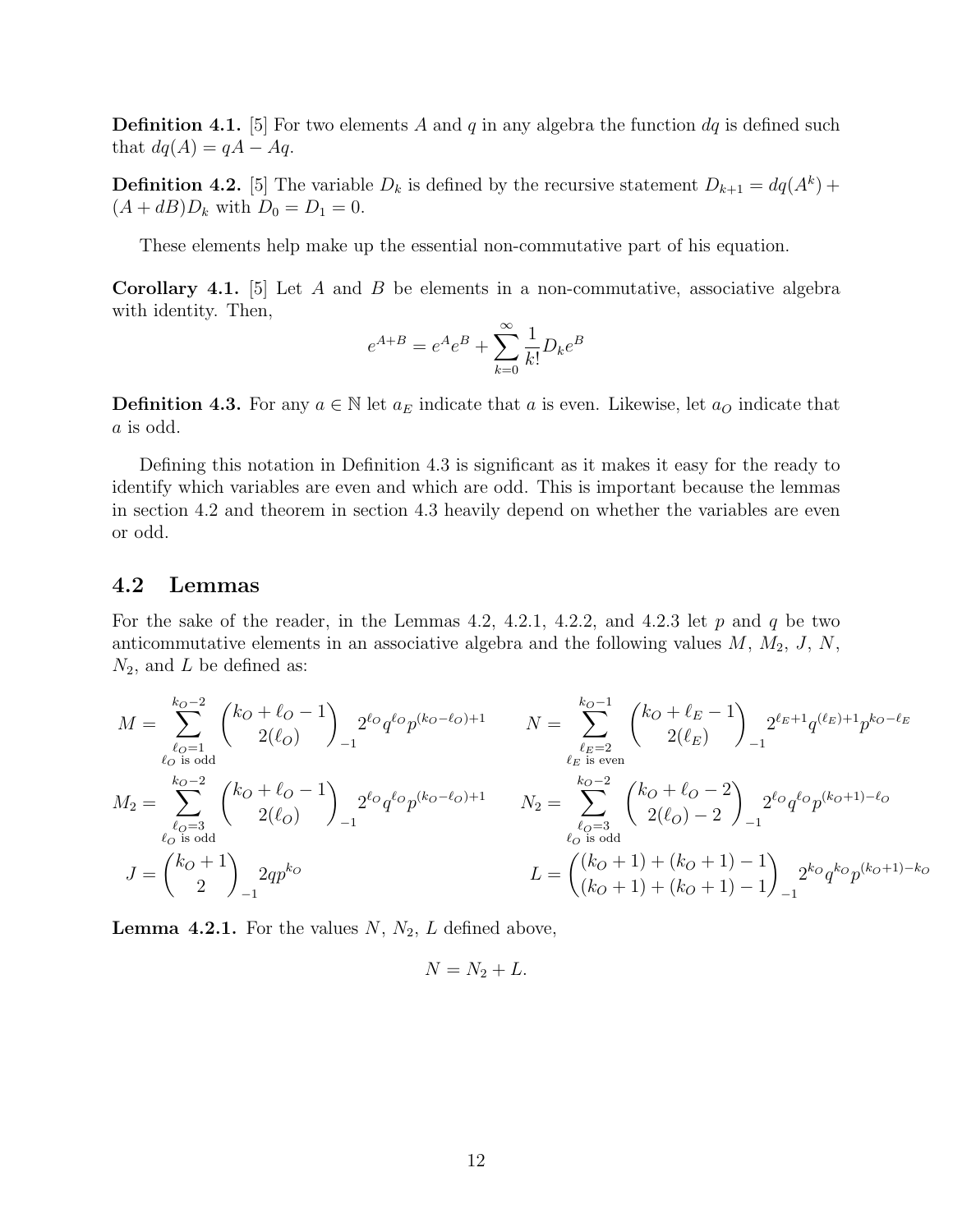*Proof.* To prove that  $N = N_2 + L$ , note that  $\ell_E = \ell_O - 1$ . Then,

$$
N = \sum_{\substack{\ell_E = 2 \\ \ell_E \text{ is even}}}^{k_O - 1} {k_O + \ell_E - 1 \choose 2(\ell_E)}_{-1} 2^{\ell_E + 1} q^{\ell_E + 1} p^{k_O - \ell_E} = \sum_{\substack{\ell_O = 3 \\ \ell_O \text{ is odd}}}^{k_O} {k_O + (\ell_O - 1) - 1 \choose 2(\ell_O - 1)}_{-1} 2^{\ell_O} q^{\ell_O} p^{k_O - (\ell_O - 1)}
$$
  

$$
= \sum_{\substack{\ell_O = 3 \\ \ell_O \text{ is odd}}}^{k_O} {k_O + \ell_O - 2 \choose 2(\ell_O) - 2}_{-1} 2^{\ell_O} q^{\ell_O} p^{(k_O + 1) - \ell_O}
$$
  

$$
= \sum_{\substack{\ell_O = 3 \\ \ell_O \text{ is odd}}}^{k_O - 2} {k_O + \ell_O - 2 \choose 2(\ell_O) - 2}_{-1} 2^{\ell_O} q^{\ell_O} p^{(k_O + 1) - \ell_O}
$$
  

$$
+ {k_O + k_O - 2 \choose 2(k_O) - 2}_{-1} 2^{k_O} q^{k_O} p^{(k_O + 1) - k_O}
$$
  

$$
= N_2 + {k_O + k_O - 2 \choose 2(k_O) - 2}_{-1} 2^{k_O} q^{k_O} p^{(k_O + 1) - k_O}.
$$

Note that  $\binom{k_O+k_O-2}{2(k_O)-2}$  $\binom{2(k_0)-2}{2(k_0)-2}_{-1} = 1$  because the upper and lower elements are equal. Therefore,  $\binom{k_0+k_0-2}{2(k_0)}$  $\int_{2(k_0)-2}^{\infty(k_0+2)} 2^{k_0} q^{k_0} p^{(k_0+1)-k_0} = L$  and thus  $N = N_2 + L$ .

**Lemma 4.2.2.** For the values  $M$ ,  $M_2$ ,  $J$  defined above,

$$
2qp^{k_0} + M = M_2 + J.
$$

Proof. First to prove this lemma we must remove the initial value in the summation M.

$$
M = \sum_{\substack{\ell_O = 1 \\ \ell_O \text{ is odd}}}^{k_O - 2} {k_O + \ell_O - 1 \choose 2(\ell_O)}_2^{2\ell_O} q^{\ell_O} p^{(k_O - \ell_O) + 1}
$$
  
= 
$$
{k_O + 1 - 1 \choose 2(1)}_2^{2qp^{k_O}} + \sum_{\substack{\ell_O = 3 \\ \ell_O \text{ is odd}}}^{k_O - 2} {k_O + \ell_O - 1 \choose 2(\ell_O)}_2^{2\ell_O} q^{\ell_O} p^{(k_O - \ell_O) + 1}
$$
  
= 
$$
{k_O + 1 - 1 \choose 2(1)}_2^{2qp^{k_O}} + M_2.
$$

Then consider the sum of  $2qp^{k\circ}$  and the first value of the summation  $M$ ,

$$
2qp^{k_o} + {k_o + 1 - 1 \choose 2(1)}_{-1} 2qp^{k_o} = {k_o \choose 1}_{-1} 2qp^{k_o} + {k_o \choose 2}_{-1} 2qp^{k_o} \left( {k_o \choose 1}_{-1} = 1 \text{ by Lemmas 3.1.1 and 3.3} \right)
$$
  
= 
$$
\begin{bmatrix} {k_o \choose 2}_{-1} + (-1)^{k_o-1} {k_o \choose 1}_{-1} 2qp^{k_o} \\ 2 & -1 \end{bmatrix} 2qp^{k_o}
$$
  
= 
$$
{k_o + 1 \choose 2}_{-1} 2qp^{k_o} \qquad \text{(by Theorem 2.7.)}
$$
  
= J.

Therefore,  $2qp^{k_0} + M = M_2 + J$ .

 $\Box$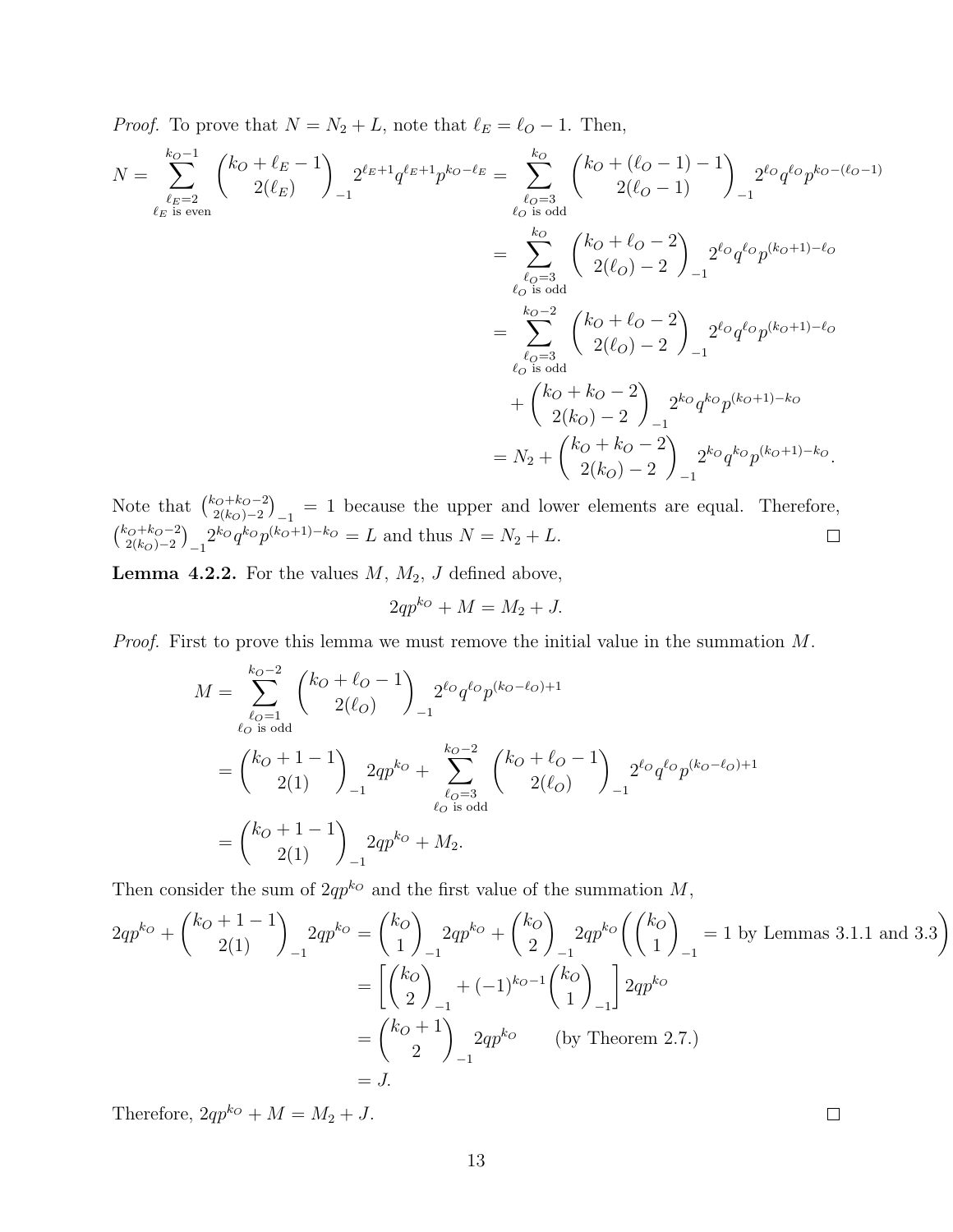**Lemma 4.2.3.** For values  $M_2$  and  $N_2$  defined above,

$$
M_2 + N_2 = \sum_{\substack{\ell_0 = 3 \\ \ell_0 \text{ is odd}}}^{k_0 - 2} { (k_0 + 1) + \ell_0 - 1 \choose 2(\ell_0)}_{-1} 2^{\ell_0} q^{\ell_0} p^{(k_0 + 1) - \ell_0}.
$$

*Proof.* Consider the summations  $M_2$  and  $N_2$ . Then,

$$
M_2 + N_2 = \sum_{\substack{\ell_O=3 \ \ell_O=3}}^{k_O-2} {k_O + \ell_O - 1 \choose 2(\ell_O)} 2^{\ell_O} q^{\ell_O} p^{(k_O+1) - \ell_O} + \sum_{\substack{\ell_O=3 \ \ell_O=3 \\ \ell_O \text{ is odd}}}^{k_O-2} {k_O + \ell_O - 2 \choose 2(\ell_O) - 2} 2^{\ell_O} q^{\ell_O} p^{(k_O+1) - \ell_O}.
$$
  
\n
$$
= \sum_{\substack{\ell_O=3 \ \ell_O=3 \\ \ell_O \text{ is odd}}}^{k_O-2} \left[ {k_O + \ell_O - 1 \choose 2(\ell_O)} \right]_{-1} + {k_O + \ell_O - 2 \choose 2(\ell_O) - 2} -1 \right] 2^{\ell_O} q^{\ell_O} p^{(k_O+1) - \ell_O}
$$
  
\n
$$
= \sum_{\substack{\ell_O=3 \ \ell_O=3 \\ \ell_O \text{ is odd}}}^{k_O-2} \left[ {k_O + \ell_O - 1 \choose 2(\ell_O)} \right]_{-1} + (-1)^{(k_O - \ell_O)} {k_O + \ell_O - 1 \choose 2(\ell_O) - 1} -1 \right] 2^{\ell_O} q^{\ell_O} p^{(k_O+1) - \ell_O}. \text{ (By Lemma 3.3)}
$$
  
\n
$$
= \sum_{\substack{\ell_O=3 \ \ell_O=3 \\ \ell_O \text{ is odd}}}^{k_O-2} {k_O + \ell_O - 1 \choose 2(\ell_O)} -1 \right)_{-1} (-1)^{(k_O - \ell_O)} 2^{\ell_O} q^{\ell_O} p^{(k_O+1) - \ell_O}. \text{ (By Theorem 2.7.)}
$$

Therefore, 
$$
M_2 + N_2 = \sum_{\substack{\ell_0 = 3 \\ \ell_0 \text{ is odd}}}^{k_0 - 2} { (k_0 + 1) + \ell_0 - 1 \choose 2(\ell_0)}_{-1} 2^{\ell_0} q^{\ell_0} p^{(k_0 + 1) - \ell_0}.
$$

**Lemma 4.2.** Let  $k_O$  and  $\ell_O$  be odd values in N. Then,

$$
2qp^{k_O} + M + N = \sum_{\substack{\ell_O = 1 \\ \ell_O \text{ is odd}}}^{k_O} \binom{(k_O + 1) + \ell_O - 1}{2(\ell_O)}_{-1} 2^{\ell_O} q^{\ell_O} p^{(k_O + 1) - \ell_O}.
$$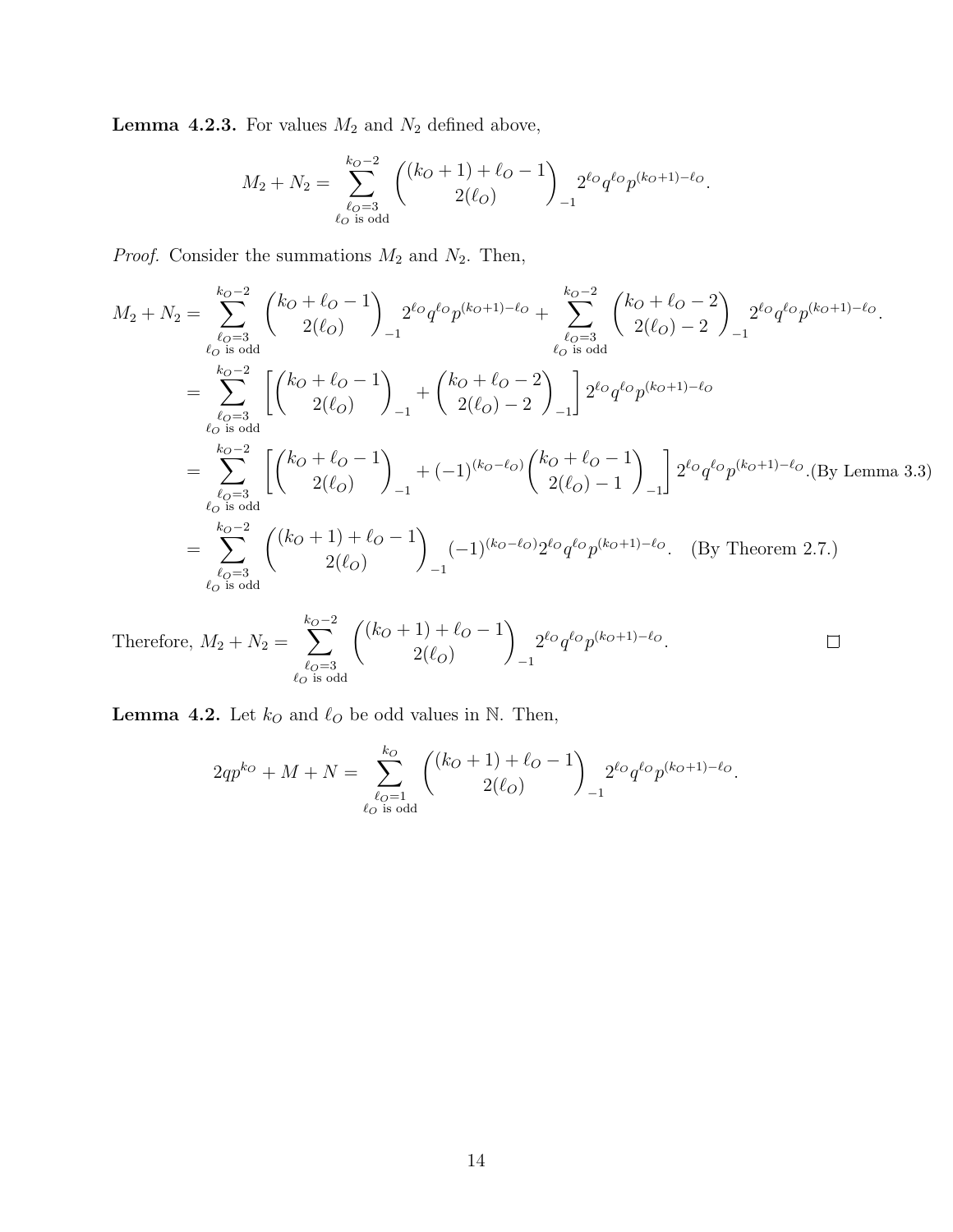*Proof.* To prove Lemma 4.2 use the definitions of  $M$  and  $N$  as defined above,

$$
2qp^{k_0} + M + N = 2qp^{k_0} + M + (N_2 + L)
$$
 (Lemma 4.2.1)  
\n
$$
= (M_2 + J) + N_2 + L
$$
 (Lemma 4.2.2)  
\n
$$
= (M_2 + N_2) + J + L
$$
  
\n
$$
= \sum_{\substack{\ell_0 = 3 \\ \ell_0 \text{ is odd}}}^{k_0 - 2} { (k_0 + 1) + \ell_0 - 1 \choose 2(\ell_0)}_{-1} 2^{\ell_0} q^{\ell_0} p^{(k_0 + 1) - \ell_0} + J + L
$$
 (Lemma 4.2.3)  
\n
$$
= \sum_{\substack{\ell_0 = 3 \\ \ell_0 \text{ is odd}}}^{k_0 - 2} { (k_0 + 1) + \ell_0 - 1 \choose 2(\ell_0)}_{-1} 2^{\ell_0} q^{\ell_0} p^{(k_0 + 1) - \ell_0}
$$
  
\n
$$
+ { (k_0 + 1) + 1 - 1 \choose 2}_{-1} 2qp^{k_0} + { (k_0 + 1) + (k_0 + 1) - 1 \choose (k_0 + 1) + (k_0 + 1) - 1}_{-1} 2^{k_0} q^{k_0} p
$$
  
\n
$$
= \sum_{\substack{\ell_0 = 1 \\ \ell_0 \text{ is odd}}}^{k_0} { (k_0 + 1) + \ell_0 - 1 \choose 2(\ell_0)}_{-1} 2^{\ell_0} q^{\ell_0} p^{(k_0 + 1) - \ell_0}.
$$

Therefore,  $2qp^{k_O} + N + M = \sum_{\substack{\ell_O=1 \ \ell_O \text{ is odd}}}^{k_O}$  $\binom{(k_O+1)+\ell_O-1}{2(\ell_O)}$  $\binom{2(\ell_O)}{2(\ell_O)}_{-1}^2 2^{\ell_O} q^{\ell_O} p^{(k_O+1)-\ell_O}.$  $\hfill \square$ 

For the sake of the reader, in the Lemma 4.3 let the following values  $Y$ ,  $Y_2$ ,  $X$ , and  $Z$  be defined as:

$$
\begin{split} Y &= \sum_{\substack{\ell_O=1\\ \ell_O \text{ is odd}}}^{\textstyle k_E-1} \binom{k_E+\ell_O-1}{2(\ell_O)}_{-1} 2^{(\ell_O)+1} q^{(\ell_O)+1} p^{k_E-\ell_O} \\ Y_2 &= \sum_{\substack{\ell_E=2\\ \ell_E \text{ is even}}}^{\textstyle k_E-2} \binom{k_E+\ell_E-1}{2(\ell_E)-1}_{-1} 2^{\ell_E} q^{\ell_E} p^{(k_E+1)-\ell_E} \\ &\qquad Z = \binom{2(k_E)-1}{2(k_E)-1}_{-1} 2^{k_E} q^{k_E} p^{(k_E-k_E)+1} \\ \end{split}
$$

**Lemma 4.3.** For values  $X$  and  $Y$  defined above,

$$
X + Y = \sum_{\substack{\ell_E = 2 \\ \ell_E \text{ is even}}}^{k_E} \binom{(k_E + 1) + \ell_E - 1}{2(\ell_E)}_{-1} 2^{\ell_E} q^{\ell_E} p^{(k_E + 1) - \ell_E}.
$$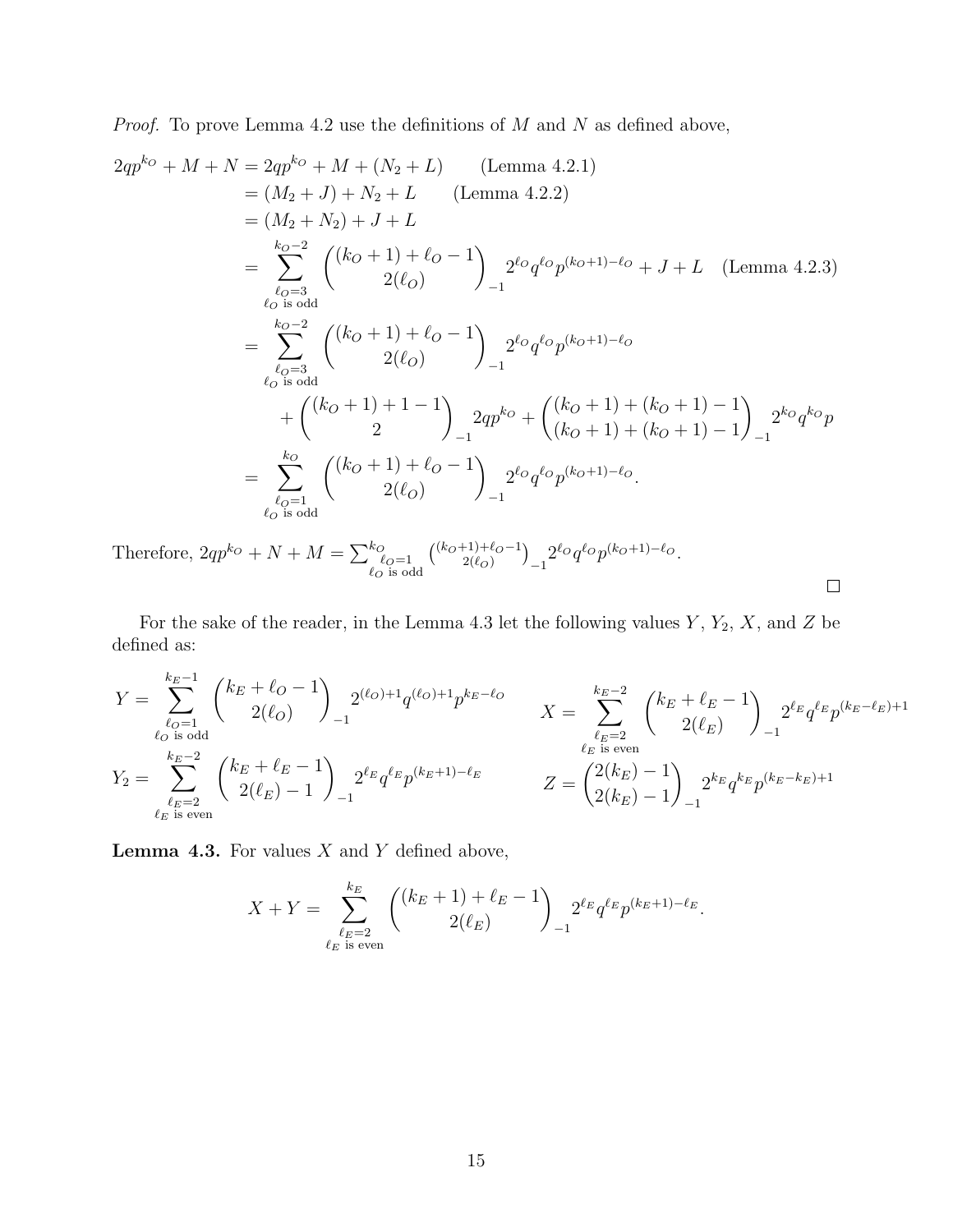*Proof.* To prove Lemma 4.3, first we must show that  $Y = Y_2 + Z$ .

$$
Y = \sum_{\ell_0=1 \atop \ell_0 \text{ is odd}}^{k_E-1} {k_E + \ell_0 - 1 \choose 2(\ell_0)} 2^{(\ell_0)+1} q^{(\ell_0)+1} p^{k_E-\ell_0}
$$
  
\n
$$
= \sum_{\ell_E=2 \atop \ell_E \text{ is even}}^{k_E} {k_E + (\ell_E - 1) - 1 \choose 2(\ell_E - 1)} 2^{(\ell_E - 1)+1} q^{(\ell_E - 1)+1} p^{k_E-(\ell_E - 1)} \qquad \text{(Let } \ell_0 = \ell_E - 1)
$$
  
\n
$$
= \sum_{\ell_E=2 \atop \ell_E \text{ is even}}^{k_E} {k_E + \ell_E - 2 \choose 2(\ell_E) - 2} 2^{\ell_E} q^{\ell_E} p^{(k_E+1)-\ell_E}
$$
  
\n
$$
= \sum_{\ell_E=2 \atop \ell_E \text{ is even}}^{k_E} {k_E + \ell_E - 1 \choose 2(\ell_E) - 1} 2^{\ell_E} q^{\ell_E} p^{(k_E+1)-\ell_E} \qquad \text{(By Lemma 3.3)}
$$
  
\n
$$
= \sum_{\ell_E=2 \atop \ell_E \text{ is even}}^{k_E-2} {k_E + \ell_E - 1 \choose 2(\ell_E) - 1} 2^{\ell_E} q^{\ell_E} p^{(k_E+1)-\ell_E} + {2(k_E) - 1 \choose 2(k_E) - 1} 2^{k_E} q^{k_E} p^{(k_E - k_E) + 1}
$$
  
\n
$$
= Y_2 + Z
$$

Next we evaluate  $X + Y_2$ ,

$$
X + Y_2 = \sum_{\ell_E = 2 \atop \ell_E \text{ is even}}^{\ell_E - 2} \binom{k_E + \ell_E - 1}{2(\ell_E)}_{-1} 2^{\ell_E} q^{\ell_E} p^{(k_E - \ell_E) + 1} + \sum_{\ell_E = 2 \atop \ell_E \text{ is even}}^{\ell_E - 2} \binom{k_E + \ell_E - 1}{2(\ell_E) - 1}_{-1} 2^{\ell_E} q^{\ell_E} p^{(k_E + 1) - \ell_E}
$$
  
\n
$$
= \sum_{\ell_E = 2 \atop \ell_E \text{ is even}}^{\ell_E - 2} \left[ \binom{k_E + \ell_E - 1}{2(\ell_E)}_{-1} + (-1)^{(k_e - \ell_E)} \binom{k_E + \ell_E - 1}{2(\ell_E) - 1}_{-1} \right] 2^{\ell_E} q^{\ell_E} p^{(k_E + 1) - \ell_E}
$$
  
\n
$$
= \sum_{\ell_E = 2 \atop \ell_E \text{ is even}}^{\ell_E - 2} \binom{(k_E + 1) + \ell_E - 1}{2(\ell_E)}_{-1} 2^{\ell_E} q^{\ell_E} p^{(k_E + 1) - \ell_E}.
$$
 (By Theorem 2.7.)

Finally, we can find  $(X + Y_2) + Z$ ,

$$
(X + Y_2) + Z = \sum_{\ell_E = 2 \atop \ell_E \text{ is even}}^{\ell_E - 2} \binom{(k_E + 1) + \ell_E - 1}{2(\ell_E)}_{2(\ell_E)} 2^{\ell_E} q^{\ell_E} p^{(k_E + 1) - \ell_E} + \binom{2(k_E) - 1}{2(k_E) - 1}_{-1} 2^{k_E} q^{k_E} p^{(k_E + 1) - k_E}
$$

$$
= \sum_{\ell_E = 2 \atop \ell_E \text{ is even}}^{\ell_E - 2} \binom{(k_E + 1) + \ell_E - 1}{2(\ell_E)} 2^{k_E} q^{\ell_E} p^{(k_E + 1) - \ell_E}
$$
Therefore 
$$
X + Y = \sum_{\ell_E = 2 \atop \ell_E \text{ is even}}^{\ell_E} \binom{(k_E + 1) + \ell_E - 1}{2(\ell_E) - 1}_{2^{k_E} \ell_E \cdot (\ell_E + 1) - \ell_E} \square
$$

Therefore,  $X + Y = \sum$  $2^{k_E} q^{\ell_E} p^{(k_E+1)-\ell_E}.$  $\Box$  $2(\ell_E)$ −1  $\ell_E{=}2 \space$  is even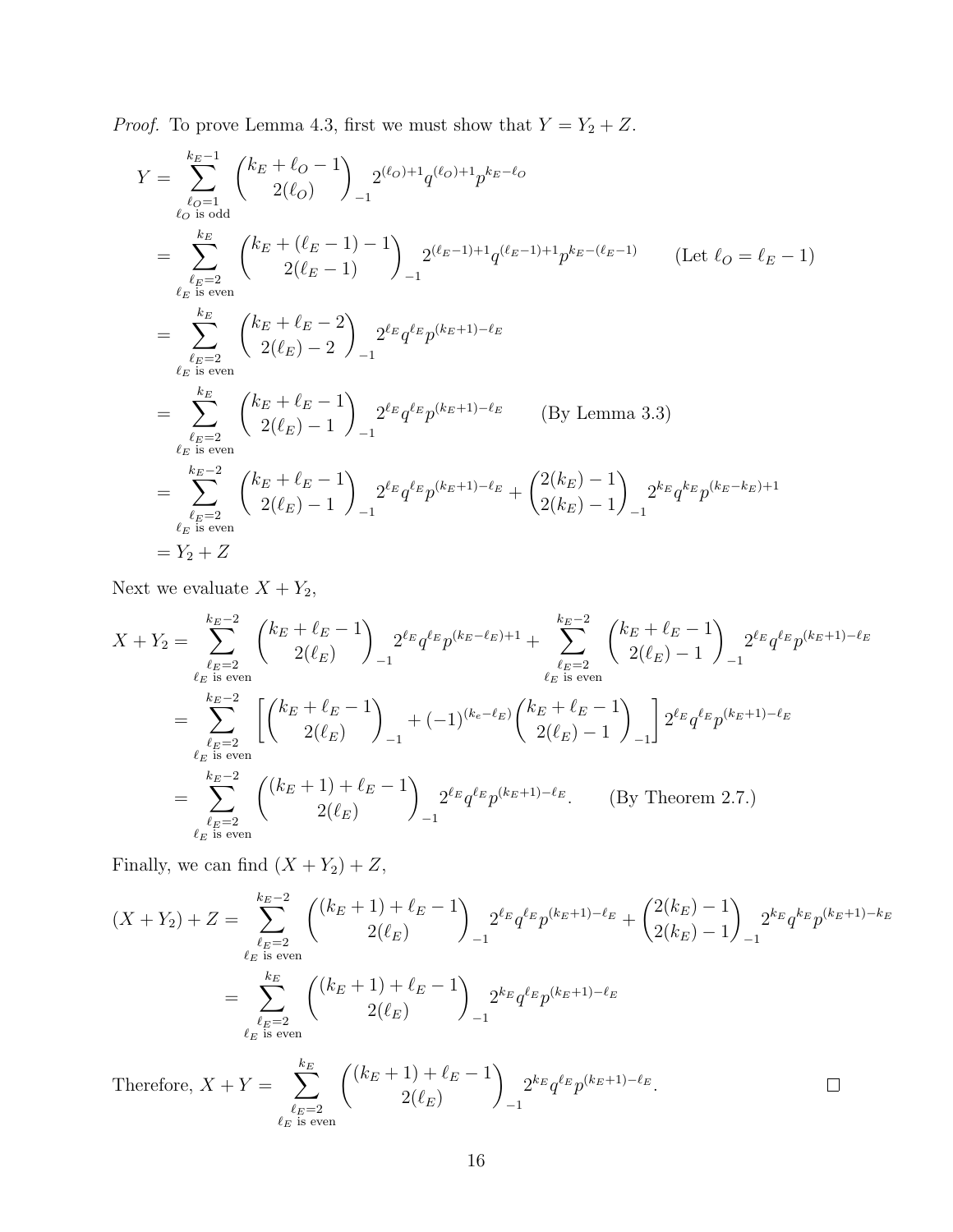#### 4.3 Anticommutative Exponential Identity

**Theorem 4.2.** Let  $p$  and  $q$  be two elements of an associative algebra that anticommute. Then,

$$
D_k = \sum_{\ell=1}^{k-1} {k+\ell-1 \choose 2\ell}_{-1} (-1)^{k\ell} 2^{\ell} q^{\ell} p^{k-\ell}.
$$

*Proof.* We will proceed by induction. Let  $p$  and  $q$  be two elements of an associative algebra such that  $pq = -qp$ .

Base Case: Given that  $D_0 = D_1 = 0$  by Definition 4.2 let  $k = 2$ . Then,

$$
D_2 = dq(p1) + (p + dq)D_1 = (qp - pq) + 0 = 2qp.
$$

Moreover,

$$
\sum_{\ell=1}^{2-1} {2+1-1 \choose 2(1)} (-1)^{2(1)} 2^1 q^1 p^{2-1} = {2 \choose 2}_{-1} (-1)^2 2qp = (1)(1) 2qp = 2qp.
$$

Hence the theorem is true for  $k = 2$ .

Induction step: Assume that

$$
D_k = \sum_{\ell=1}^{k-1} {k+\ell-1 \choose 2\ell}_{-1} (-1)^{k\ell} 2^{\ell} q^{\ell} p^{k-\ell}
$$

is true. To prove that the  $k + 1$  case is true we must consider the following two cases. The first case is when  $k$  is even and the second is when  $k$  is odd.

**Case 1:** k is even. To denote that k is even let  $k = k_E$ . Then assume that  $D_{k_E}$  =  $\sum_{\ell=1}^{k_E-1} \binom{k_E+\ell-1}{2\ell}$  $\int_{2\ell}^{+\ell-1} (-1)^{k_E\ell} 2^{\ell} q^{\ell} p^{k_E-\ell}$ . We then see that,

$$
(p + dq)D_{k_E} = (p + dq) \sum_{\ell=1}^{k_E - 1} {k_E + \ell - 1 \choose 2\ell}_{-1} (-1)^{k_E \ell} 2^{\ell} q^{\ell} p^{k_E - \ell}
$$
  

$$
= p \left[ \sum_{\ell=1}^{k_E - 1} {k_E + \ell - 1 \choose 2\ell}_{-1} (-1)^{k_E \ell} 2^{\ell} q^{\ell} p^{k_E - \ell} \right]
$$
  

$$
+ q \left[ \sum_{\ell=1}^{k_E - 1} {k_E + \ell - 1 \choose 2\ell}_{-1} (-1)^{k_E \ell} 2^{\ell} q^{\ell} p^{k_E - \ell} \right]
$$
  

$$
- \left[ \sum_{\ell=1}^{k_E - 1} {k_E + \ell - 1 \choose 2\ell}_{-1} (-1)^{k_E \ell} 2^{\ell} q^{\ell} p^{k_E - \ell} \right] q.
$$

By anticommutative law we can move the  $p$  and  $q$  to combine like terms. However, whether or not the sign changes is dependent on whether or not the exponents of  $p$  and  $q$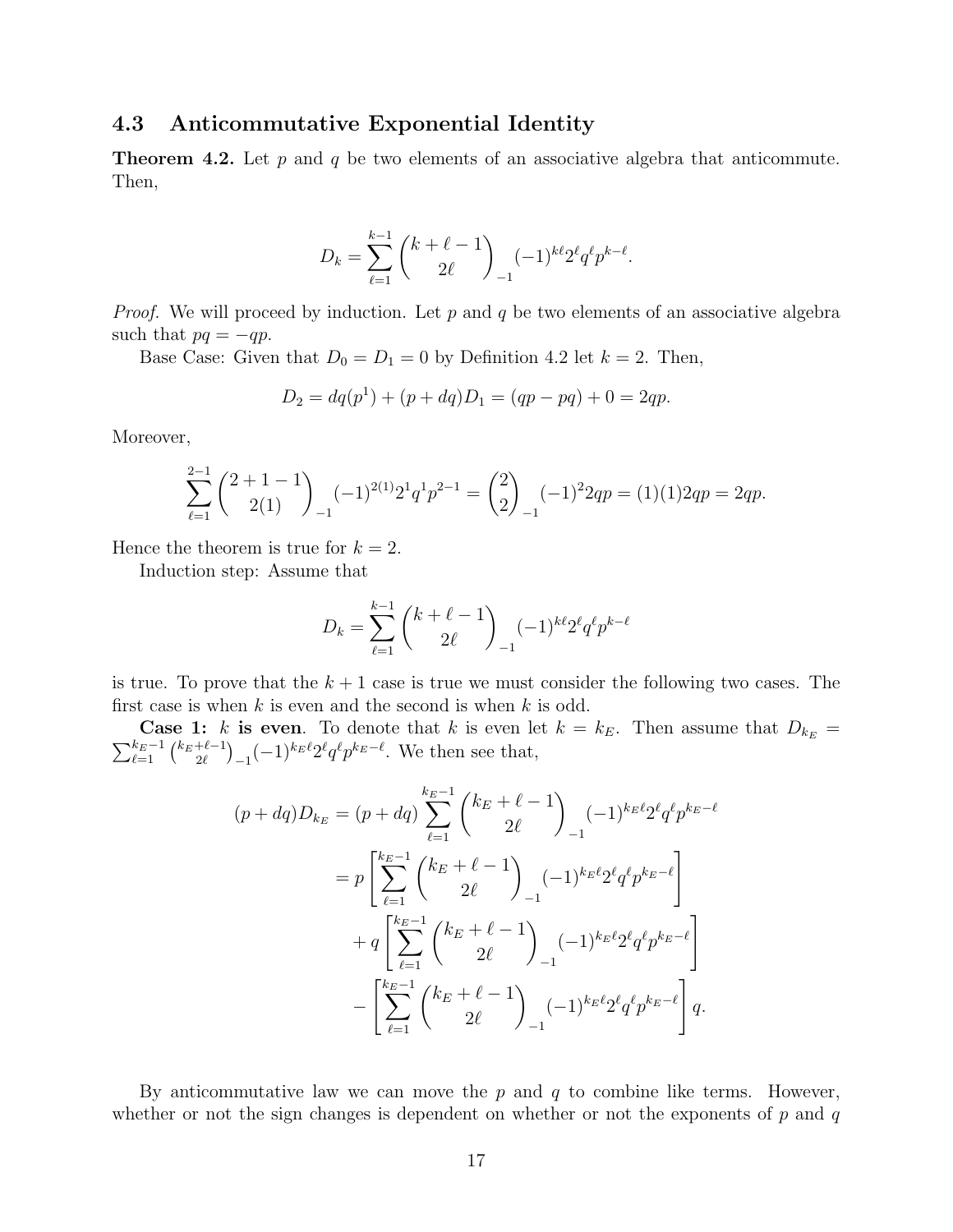are odd or even. When the exponent of  $q^{\ell_O}$  is odd then the sign does change. For example,  $pq^{\ell o}p = (-1)^{\ell o}q^{\ell o}p^2 = -q^{\ell o}p^2$ . Likewise, when the exponent  $\ell_E$  is even the sign stays the same. For example,  $pq^{\ell_E}p = (-1)^{\ell_E}q^{\ell_E}p^2 = q^{\ell_Q}p^2$ . To further simplify we must split the summations into the odd and even  $\ell$  values. Then,

$$
(p + dq)D_{k_E} = \sum_{\substack{\ell_E = 2 \\ \ell_E \text{ is even}}}^{\ell_E = 2} {k_E + \ell_E - 1 \choose 2(\ell_E)} (-1)^{(k_E \ell_E)} 2^{\ell_E} q^{\ell_E} p^{(k_E - \ell_E) + 1} + \sum_{\substack{\ell_O = 1 \\ \ell_O \text{ is odd}}}^{\ell_E = 2} {k_E + \ell_O - 1 \choose 2(\ell_O)} (-1)(-1)^{(k_E \ell_O)} 2^{\ell_O} q^{\ell_O} p^{(k_E - \ell_O) + 1} + \sum_{\substack{\ell_E = 2 \\ \ell_E \text{ is even}}}^{\ell_E = 2} {k_E + \ell_E - 1 \choose 2(\ell_E)} (-1)^{(k_E \ell_E)} 2^{\ell_E} q^{(\ell_E) + 1} p^{k_E - \ell_E} + \sum_{\substack{\ell_O = 1 \\ \ell_O \text{ is odd}}}^{\ell_E = 1} {k_E + \ell_O - 1 \choose 2(\ell_O)} (-1)^{(k_E \ell_O)} 2^{\ell_O} q^{(\ell_O) + 1} p^{k_E - \ell_O} - \sum_{\substack{\ell_E = 2 \\ \ell_E \text{ is even}}}^{\ell_E = 2} {k_E + \ell_E - 1 \choose 2(\ell_E)} (-1)^{(k_E \ell_E)} 2^{\ell_E} q^{(\ell_E) + 1} p^{k_E - \ell_E} - \sum_{\substack{\ell_O = 1 \\ \ell_O \text{ is odd}}}^{\ell_E = 1} {k_E + \ell_O - 1 \choose 2(\ell_O)} (-1)(-1)^{(k_E \ell_O)} 2^{\ell_O} q^{(\ell_O) + 1} p^{k_E - \ell_O}.
$$

Clearly the last two even summations cancel and the expressions can be simplified such that,

$$
(p + dq)D_{k_E} = \sum_{\ell_E = 2}^{k_E - 2} \binom{k_E + \ell_E - 1}{2(\ell_E)} 2^{\ell_E} q^{\ell_E} p^{(k_E - \ell_E) + 1}
$$
  
- 
$$
\sum_{\ell_O = 1 \atop \ell_O \text{ is odd}}^{k_E - 1} \binom{k_E + \ell_O - 1}{2(\ell_O)} 2^{\ell_O} q^{\ell_O} p^{(k_E - \ell_O) + 1}
$$
  
+ 
$$
\sum_{\ell_O = 1 \atop \ell_O \text{ is odd}}^{k_E - 1} \binom{k_E + \ell_O - 1}{2(\ell_O)} 2^{\ell_O} q^{(\ell_O) + 1} p^{k_E - \ell_O}
$$
  
+ 
$$
\sum_{\ell_O = 1 \atop \ell_O \text{ is odd}}^{k_E - 1} \binom{k_E + \ell_O - 1}{2(\ell_O)} 2^{\ell_O} q^{(\ell_O) + 1} p^{k_E - \ell_O}.
$$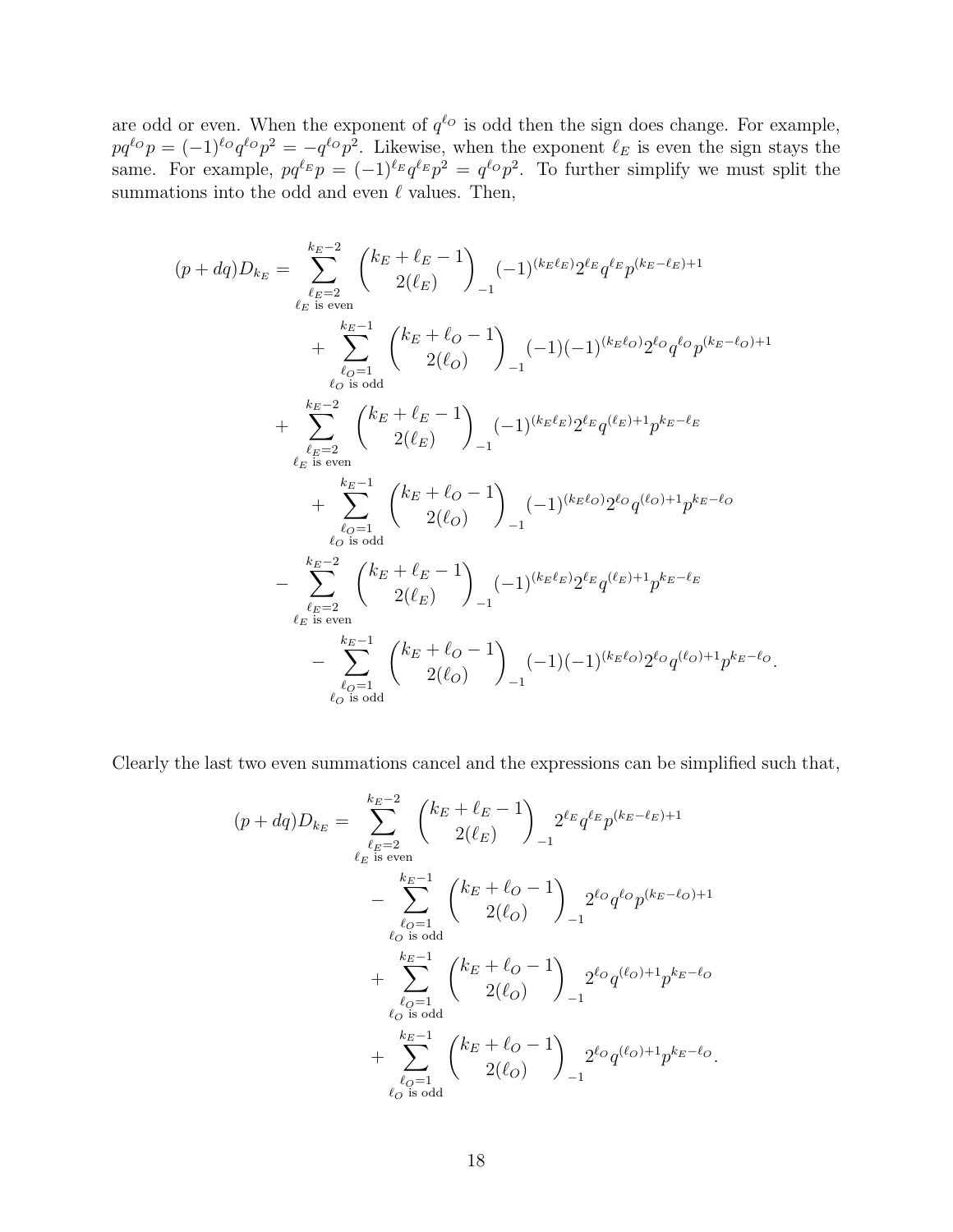Now we can see that the last two odd summations can be combined such that,

$$
(p + dq)D_{k_E} = \sum_{\substack{\ell_E = 2 \\ \ell_E \text{ is even}}}^{\ell_E = 2} \binom{k_E + \ell_E - 1}{2(\ell_E)}_{-1} 2^{\ell_E} q^{\ell_E} p^{(k_E + 1) - \ell_E}
$$
  
\n
$$
- \sum_{\substack{\ell_O = 1 \\ \ell_O \text{ is odd}}}^{\ell_E = 1} \binom{k_E + \ell_O - 1}{2(\ell_O)}_{-1} 2^{\ell_O} q^{\ell_O} p^{(k_E + 1) - \ell_O}
$$
  
\n
$$
+ \sum_{\substack{\ell_O = 1 \\ \ell_O \text{ is odd}}}^{\ell_E = 1} \binom{k_E + \ell_O - 1}{2(\ell_O)}_{-1} 2^{(\ell_O) + 1} q^{(\ell_O) + 1} p^{k_E - \ell_O}
$$
  
\n
$$
= - \sum_{\substack{\ell_O = 1 \\ \ell_O \text{ is odd}}}^{\ell_E = 1} \binom{k_E + \ell_O - 1}{2(\ell_O)}_{-1} 2^{\ell_O} q^{\ell_O} p^{(k_E + 1) - \ell_O} \qquad \text{(By Lemma 4.3)}
$$
  
\n
$$
+ \sum_{\substack{\ell_E = 2 \\ \ell_E \text{ is even}}}^{\ell_E} \binom{(k_E + 1) + \ell_E - 1}{2(\ell_E)}_{-1} 2^{\ell_E} q^{\ell_E} p^{(k_E + 1) - \ell_E}
$$
  
\n
$$
= - \sum_{\substack{\ell_O = 1 \\ \ell_O \text{ is odd}}}^{\ell_E = 2} \binom{(k_E + 1) + \ell_O - 1}{2(\ell_O)}_{-1} 2^{\ell_O} q^{\ell_O} p^{(k_E + 1) - \ell_O} \qquad \text{(By Lemma 3.4)}
$$
  
\n
$$
+ \sum_{\substack{\ell_E = 2 \\ \ell_E \text{ is even}}}^{\ell_E = 2} \binom{(k_E + 1) + \ell_E - 1}{2(\ell_E)}_{-1} 2^{\ell_E} q^{\ell_E} p^{(k_E + 1) - \ell_E}.
$$

To get  $D_{k+1}$  we add the  $dq(p^{k_E})$  term which is equal to  $qp^{k_E} - p^{k_E}q = qp^{k_E} - (-1)^{k_E}qp^{k_E} = 0$ . Hence,

$$
D_{k+1} = dq(p^{k_E}) + (p + dq)D_{k_E} = \sum_{\ell=1}^{(k+1)-1} \binom{(k_E + 1) + \ell - 1}{2(\ell)} (-1)^{(k_E + 1)\ell} 2^{\ell} q^{\ell} p^{(k_E + 1) - \ell}.
$$

Therefore, when the theorem is true for an even k then the theorem is true for  $k + 1$ .

**Case 2:** k is odd Let  $k = k_O$  Assume that  $D_{k_O} = \sum_{\ell=1}^{k_O-1} {k_O + \ell-1 \choose 2\ell}$  $_{2\ell}^{+\ell-1}$ )<sub>-1</sub> $(-1)^{k_0\ell}2^{\ell}q^{\ell}p^{k_0-\ell}.$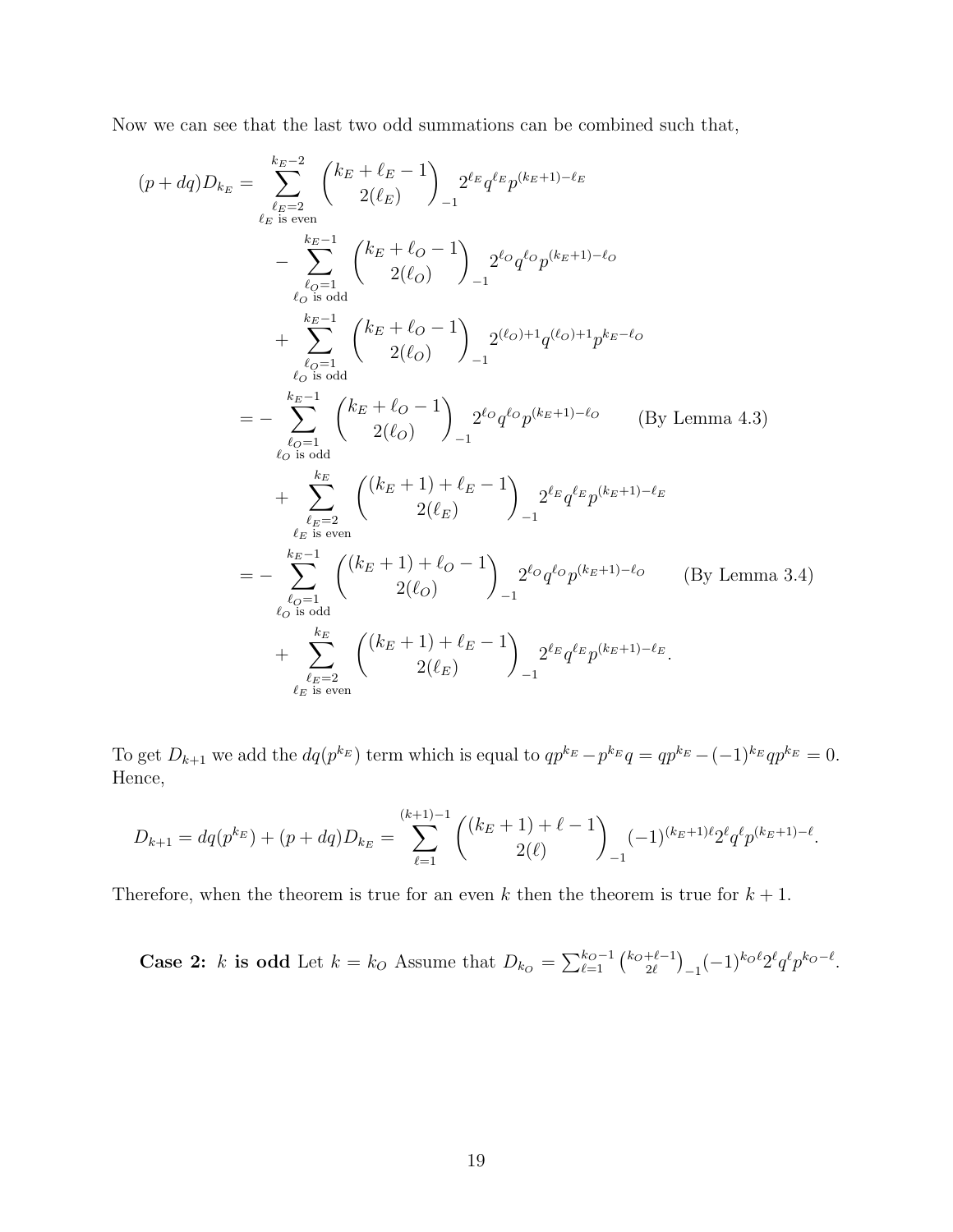Then,

$$
(p + dq)D_{k_O} = p \left[ \sum_{\ell=1}^{k_O - 1} {k_O + \ell - 1 \choose 2\ell} (-1)^{k_O\ell} 2^{\ell} q^{\ell} p^{k_O - \ell} \right] + q \left[ \sum_{\ell=1}^{k_O - 1} {k_O + \ell - 1 \choose 2\ell} (-1)^{k_O\ell} 2^{\ell} q^{\ell} p^{k_O - \ell} \right] - \left[ \sum_{\ell=1}^{k_O - 1} {k_O + \ell - 1 \choose 2\ell} (-1)^{k_O\ell} 2^{\ell} q^{\ell} p^{k_O - \ell} \right] q.
$$

From here we can split the summations into the odd and even  $\ell$  values. Where an even  $\ell = \ell_E$  and an odd  $\ell = \ell_O$ ,

$$
(p + dq)D_{k_O} = \sum_{\substack{\ell_E = 2 \ \ell_E \text{ is even}}}^{k_O - 1} \binom{k_O + \ell_E - 1}{2(\ell_E)} (-1)^{(k_O \ell_E)} 2^{\ell_E} q^{\ell_E} p^{(k_O - \ell_E) + 1} + \sum_{\substack{\ell_O = 1 \ \ell_O \text{ is odd}}}^{k_O - 2} \binom{k_O + \ell_O - 1}{2(\ell_O)}_{-1} - (-1)^{(k_O \ell_O)} 2^{\ell_O} q^{\ell_O} p^{(k_O - \ell_O) + 1} + \sum_{\substack{\ell_E = 2 \ \ell_E \text{ is even}}}^{k_O - 1} \binom{k_O + \ell_E - 1}{2(\ell_E)} (-1)^{(k_O \ell_E)} 2^{\ell_E} q^{(\ell_E) + 1} p^{k_O - \ell_E} + \sum_{\substack{\ell_O = 1 \ \ell_O \text{ is odd}}}^{k_O - 2} \binom{k_O + \ell_O - 1}{2(\ell_O)}_{-1} (-1)^{(k_O \ell_O)} 2^{\ell_O} q^{(\ell_O) + 1} p^{k_O - \ell_O} - \sum_{\substack{\ell_E = 2 \ \ell_E \text{ is even}}}^{k_O - 1} \binom{k_O + \ell_E - 1}{2(\ell_E)}_{-1} - (-1)^{(k_O \ell_E)} 2^{\ell_E} q^{(\ell_E) + 1} p^{k_O - \ell_E} - \sum_{\substack{\ell_O = 1 \ \ell_O \text{ is odd}}}^{k_O - 2} \binom{k_O + \ell_O - 1}{2(\ell_O)}_{-1} (-1)^{(k_O \ell_O)} 2^{\ell_O} q^{(\ell_O) + 1} p^{k_O - \ell_O}.
$$

It follows that the last two odd summations cancel and the  $(-1)$  values can be simplified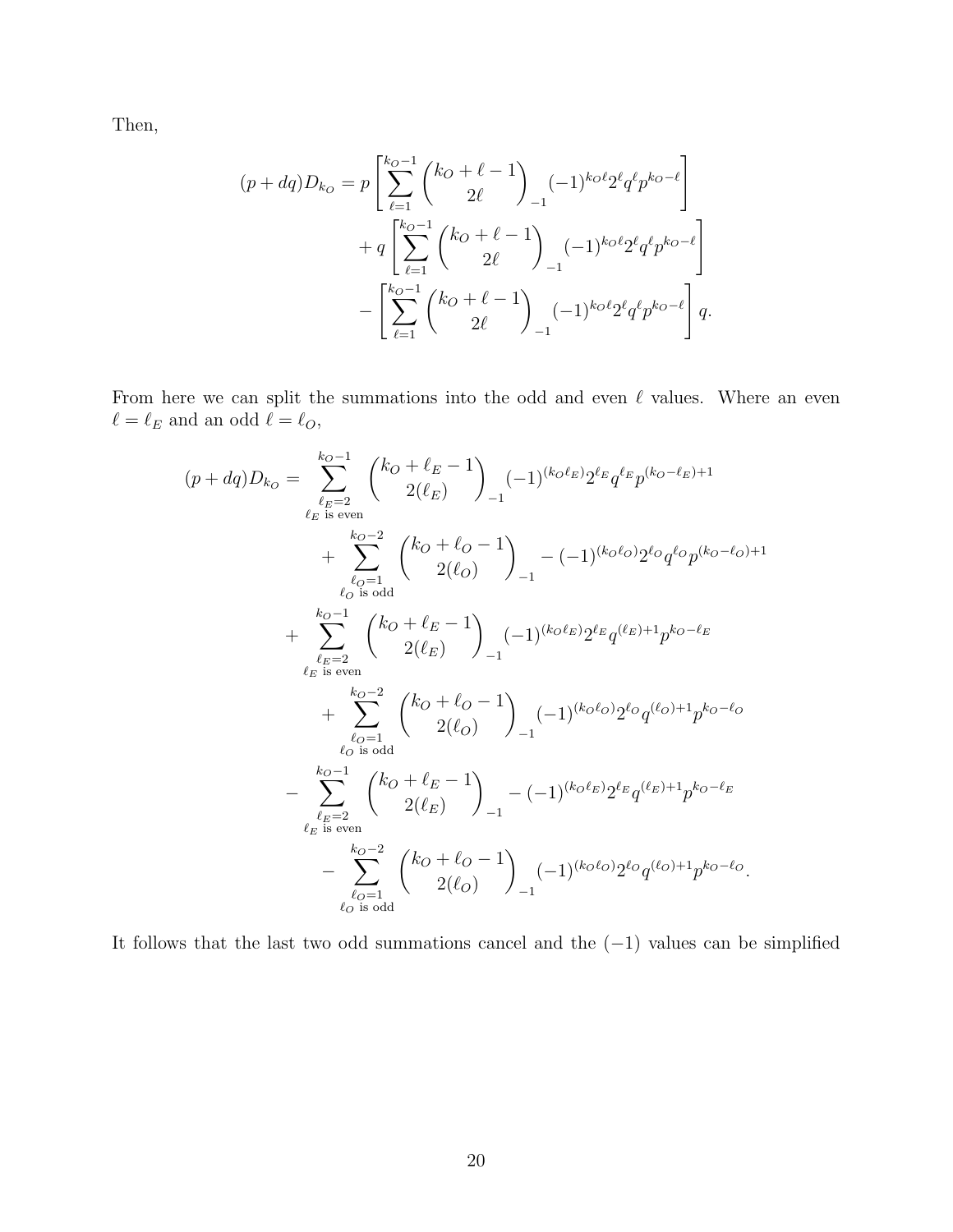such that,

$$
(p + dq)D_{k_O} = \sum_{\ell_E = 2 \atop \ell_E \text{ is even}}^{k_O - 1} {k_O + \ell_E - 1 \choose 2(\ell_E)} 2^{\ell_E} q^{\ell_E} p^{(k_O - \ell_E) + 1} + \sum_{\ell_O = 1 \atop \ell_O \text{ is odd}}^{k_O - 2} {k_O + \ell_O - 1 \choose 2(\ell_O)} 2^{\ell_O} q^{\ell_O} p^{(k_O - \ell_O) + 1} + \sum_{\ell_E = 2 \atop \ell_E \text{ is even}}^{k_O - 1} {k_O + \ell_E - 1 \choose 2(\ell_E)} 2^{\ell_E} q^{(\ell_E) + 1} p^{k_O - \ell_E} + \sum_{\ell_E = 2 \atop \ell_E \text{ is even}}^{k_O - 1} {k_O + \ell_E - 1 \choose 2(\ell_E)} 2^{\ell_E} q^{(\ell_E) + 1} p^{k_O - \ell_E}.
$$

Now we can see that the last two even summations can be combined. Then,

$$
(p + dq)D_{k_O} = \sum_{\substack{\ell_E = 2 \\ \ell_E \text{ is even}}}^{k_O - 1} {k_O + \ell_E - 1 \choose 2(\ell_E)}_{-1} 2^{\ell_E} q^{\ell_E} p^{(k_O - \ell_E) + 1} + \sum_{\substack{\ell_O = 1 \\ \ell_O \text{ is odd}}}^{k_O - 2} {k_O + \ell_O - 1 \choose 2(\ell_O)}_{-1} 2^{\ell_O} q^{\ell_O} p^{(k_O - \ell_O) + 1} + \sum_{\substack{\ell_E = 2 \\ \ell_E \text{ is even}}}^{k_O - 1} {k_O + \ell_E - 1 \choose 2(\ell_E)}_{-1} 2^{\ell_E + 1} q^{(\ell_E) + 1} p^{k_O - \ell_E}.
$$

Again to get  $D_{k+1}$  we add the term  $dq(p^{k_0})$ . However, in this case the term is equivalent to  $qp^{ko} - p^{ko}q = qp^{ko} - (-1)^{ko}qp^{ko} = 2qp^{ko}$ . So,

$$
D_{k_O+1} = dq(p^{k_O}) + (p + dq)D_{k_O} = 2qp^{k_O} + \sum_{\substack{\ell_E=2\\ \ell_E \text{ is even}}}^{k_O-1} {k_O + \ell_E - 1 \choose 2(\ell_E)}_{-1} 2^{\ell_E} q^{\ell_E} p^{(k_O+1) - \ell_E}
$$
  
+ 
$$
\sum_{\substack{\ell_O=1\\ \ell_O \text{ is odd}}}^{k_O-2} {k_O + \ell_O - 1 \choose 2(\ell_O)}_{-1} 2^{\ell_O} q^{\ell_O} p^{(k_O - \ell_O) + 1}
$$
  
+ 
$$
\sum_{\substack{\ell_E=2\\ \ell_E \text{ is even}}}^{k_O-1} {k_O + \ell_E - 1 \choose 2(\ell_E)}_{-1} 2^{\ell_E + 1} q^{(\ell_E) + 1} p^{k_O - \ell_E}
$$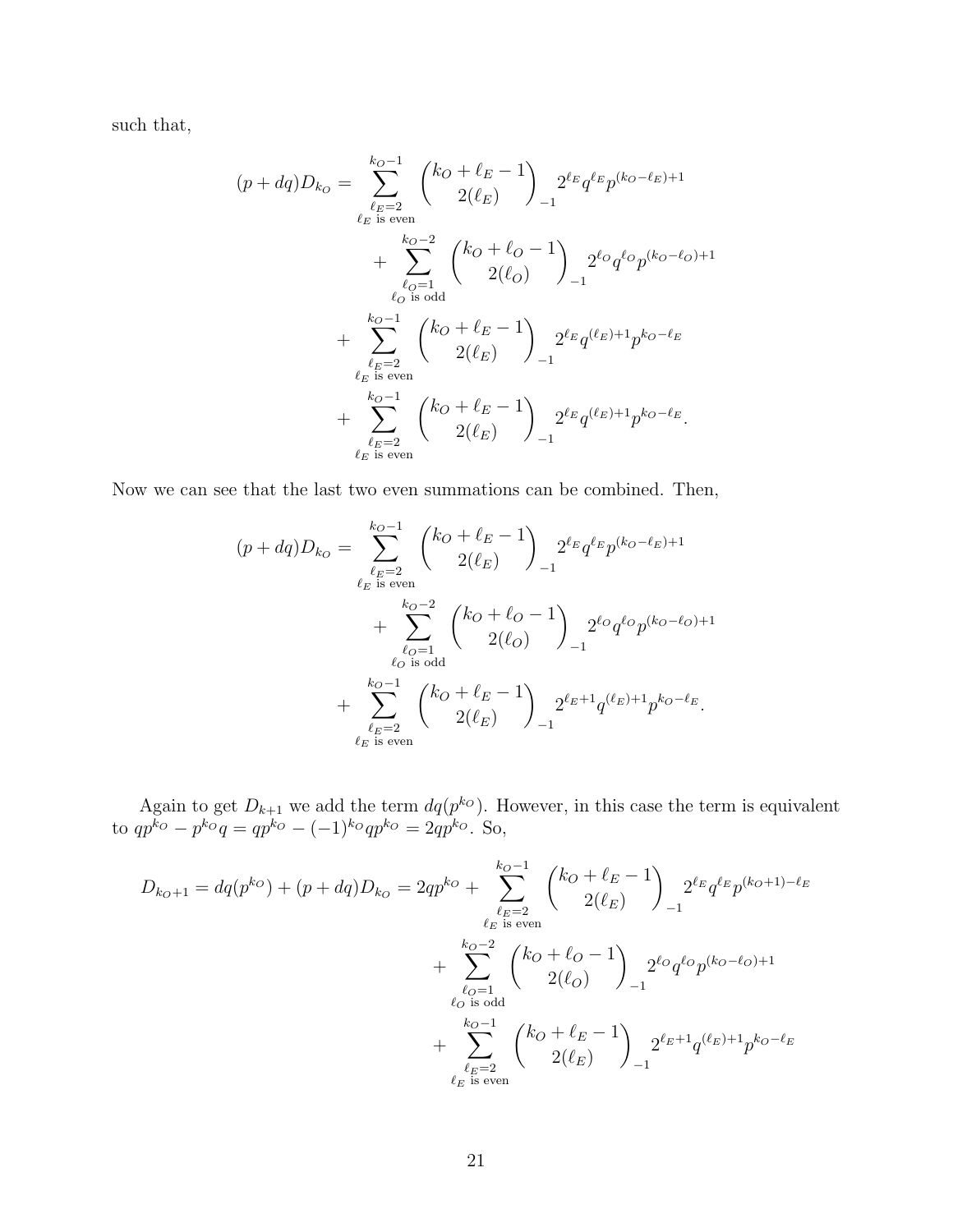$$
dq(p^{k_O}) + (p + dq)D_{k_O} = \sum_{\ell_E = 2}^{k_O - 1} \binom{k_O + \ell_E - 1}{2(\ell_E)} 2^{\ell_E} q^{\ell_E} p^{(k_O + 1) - \ell_E} \qquad \text{(By Lemma 4.2)}
$$
\n
$$
+ \sum_{\ell_O = 1}^{k_O} \binom{(k_O + 1) + \ell_O - 1}{2(\ell_O)} 2^{\ell_O} q^{\ell_O} p^{(k_O + 1) - \ell_O}
$$
\n
$$
= \sum_{\ell_E = 2}^{k_O - 1} \binom{(k_O + 1) + \ell_E - 1}{2(\ell_E)} 2^{\ell_E} q^{\ell_E} p^{(k_O + 1) - \ell_E} \qquad \text{(By Lemma 3.4)}
$$
\n
$$
+ \sum_{\ell_O = 1}^{k_O - 1} \binom{(k_O + 1) + \ell_O - 1}{2(\ell_O)} 2^{\ell_O} q^{\ell_O} p^{(k_O + 1) - \ell_O}
$$
\n
$$
dq(p^k) + (p + dq)D_k = \sum_{\ell = 1}^{k_O + 1} \binom{(k_O + 1) + \ell - 1}{2(\ell_O)} (-1)^{(k_O + 1)(\ell)} 2^{\ell_Q} q^{\ell_P(k_O + 1) - \ell}.
$$

Therefore when the theorem is true for odd  $k$ , then it is true for  $k + 1$ . Hence,

$$
D_k = \sum_{\ell=1}^{k-1} {k+\ell-1 \choose 2\ell}_{-1} (-1)^{k\ell} 2^{\ell} q^{\ell} p^{k-\ell} \text{ for all } k \in \mathbb{N}.
$$

When working with the binomial theorem, anticommutative associative algebra has proven itself to be a bridge between commutative associative algebra and the non-commutative associative algebra. Utilizing the relationship between the 1-binomial coefficient and the −1 binomial coefficient, we can derive an explicit alternative for Wyss's corollary for anticommutative values in associative algebras. Even though the theorem requires anticommutativity, it can be utilized in some noncommutative associative algebras, like quaternions and matrices, because in many of these algebras there exists a subsection of elements that anticommute.